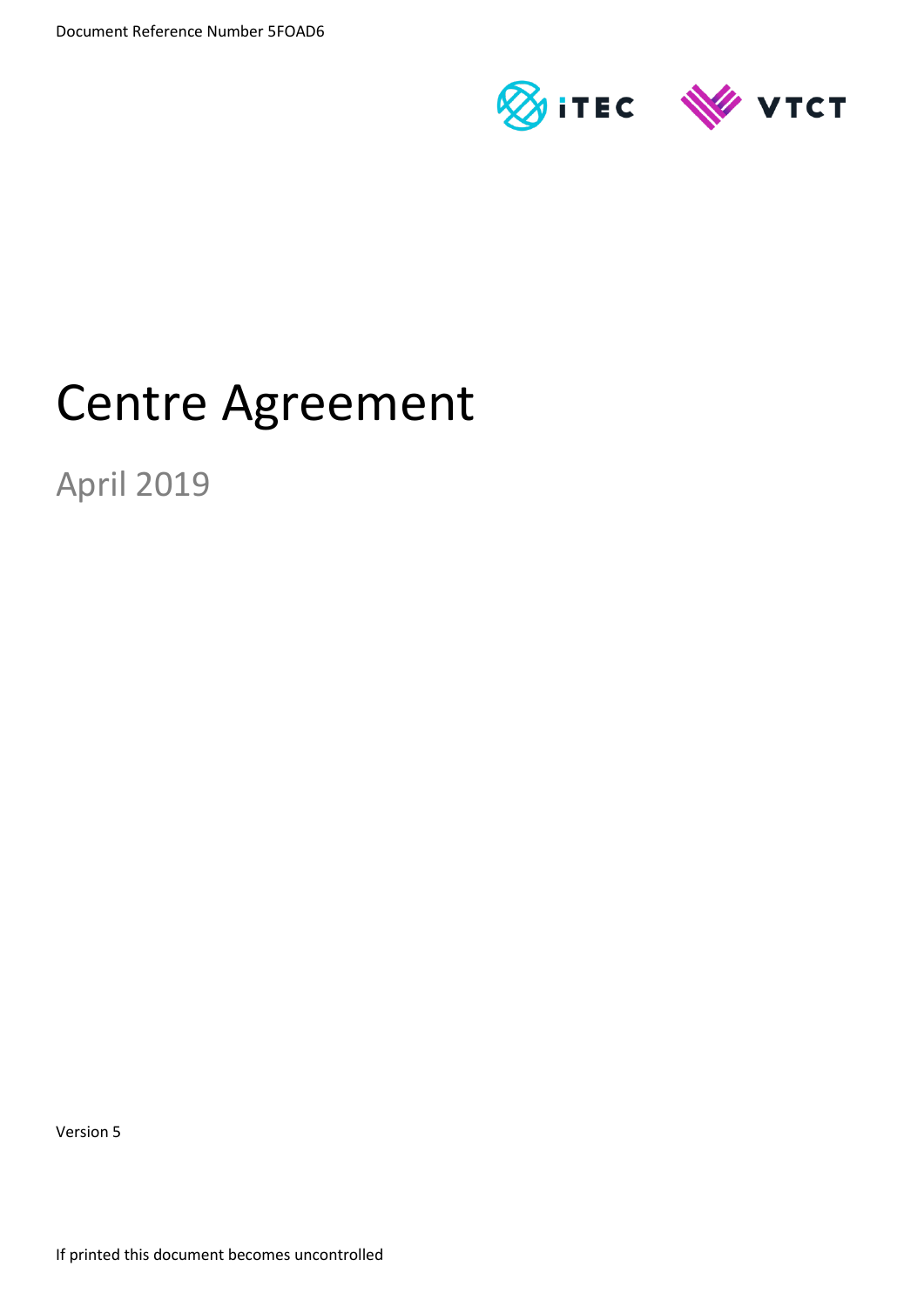

# **Contents**

| 1.  |                                                                                 |              |  |  |
|-----|---------------------------------------------------------------------------------|--------------|--|--|
| 2.  |                                                                                 |              |  |  |
| 3.  |                                                                                 |              |  |  |
|     |                                                                                 |              |  |  |
| 4.  |                                                                                 |              |  |  |
| 5.  |                                                                                 |              |  |  |
| 6.  |                                                                                 |              |  |  |
| 7.  |                                                                                 |              |  |  |
| 8.  |                                                                                 |              |  |  |
| 9.  |                                                                                 |              |  |  |
| 10. |                                                                                 |              |  |  |
| 11. |                                                                                 |              |  |  |
| 12. |                                                                                 |              |  |  |
| 13. |                                                                                 |              |  |  |
|     |                                                                                 |              |  |  |
| 14. |                                                                                 |              |  |  |
|     |                                                                                 |              |  |  |
| 15. |                                                                                 |              |  |  |
| 16. |                                                                                 |              |  |  |
| 17. |                                                                                 |              |  |  |
| 18. |                                                                                 |              |  |  |
| 19. |                                                                                 |              |  |  |
| 20. |                                                                                 |              |  |  |
| 21. |                                                                                 |              |  |  |
| 22. |                                                                                 |              |  |  |
| 23. |                                                                                 |              |  |  |
| 24. |                                                                                 |              |  |  |
| 25. |                                                                                 |              |  |  |
| 26. |                                                                                 |              |  |  |
| 27. |                                                                                 |              |  |  |
|     |                                                                                 |              |  |  |
|     | Centre Agreement_v5 April 2019<br>If printed this document becomes uncontrolled | Page 2 of 25 |  |  |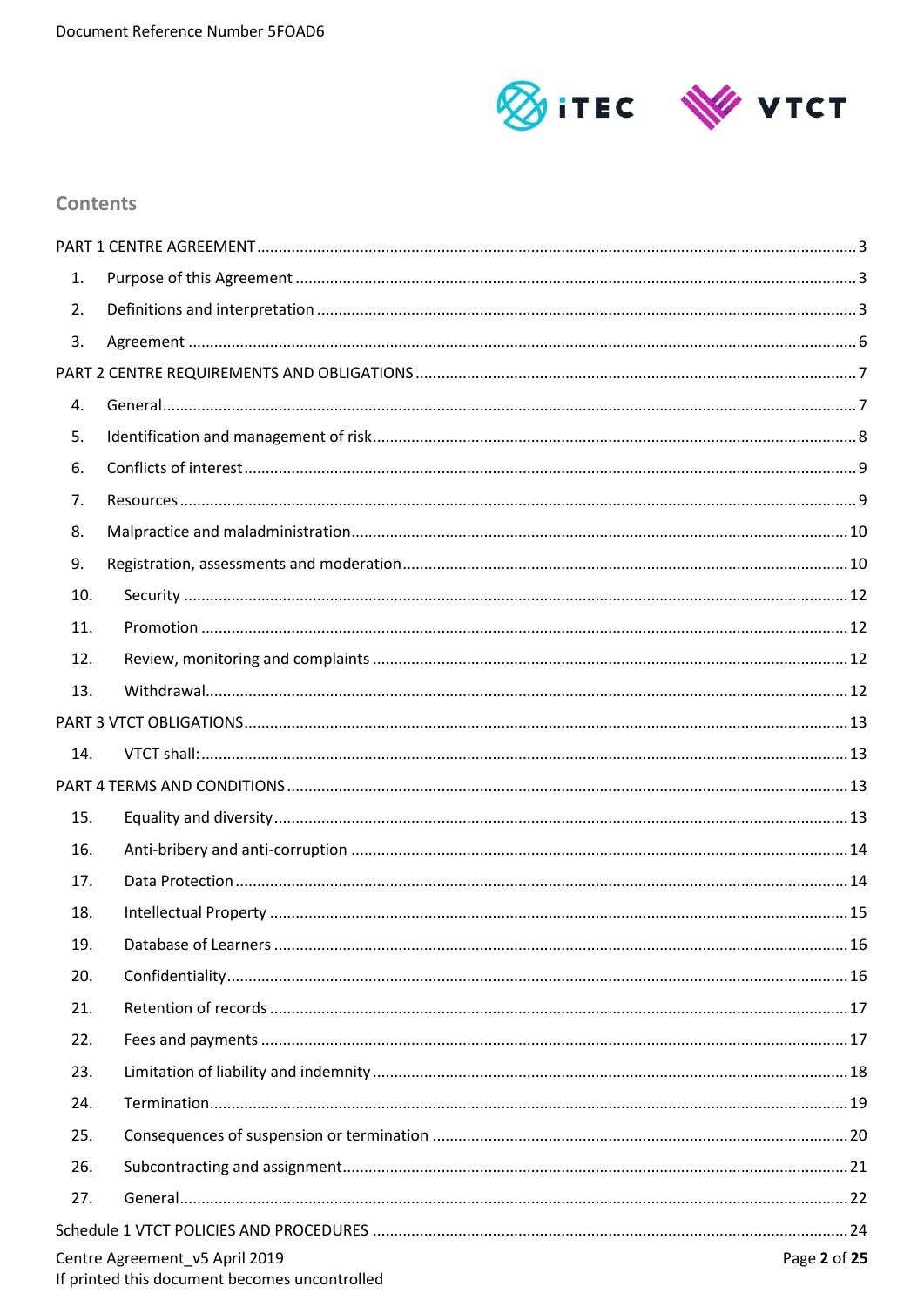

# <span id="page-2-0"></span>**PART 1 CENTRE AGREEMENT**

## <span id="page-2-1"></span>**1. Purpose of this Agreement**

- 1.1. This Agreement sets out the terms and conditions subject to which VTCT issues approvals to Approved Centres.
- 1.2. By submitting an Application for Centre Approval, the Centre confirms and undertakes to be bound by the provisions of this Agreement.

# <span id="page-2-2"></span>**2. Definitions and interpretation**

2.1. The definitions and rules of interpretation in this clause 1 apply to this Agreement:

| "Adverse Effect"                                   | means an adverse effect as defined in the applicable General Conditions of<br>Recognition, including an act, omission, event, incident, or circumstance which:<br>gives rise to prejudice to Learners or potential Learners; or<br>adversely affects:<br>the ability of VTCT to undertake the development, delivery or award of qualifications in<br>accordance with its Regulatory Requirements;<br>the standards of qualifications which VTCT makes available or proposes to make<br>available; or<br>public confidence in such qualifications. |
|----------------------------------------------------|---------------------------------------------------------------------------------------------------------------------------------------------------------------------------------------------------------------------------------------------------------------------------------------------------------------------------------------------------------------------------------------------------------------------------------------------------------------------------------------------------------------------------------------------------|
| "Agreement"                                        | means this agreement.                                                                                                                                                                                                                                                                                                                                                                                                                                                                                                                             |
| "Application for Centre<br>Approval"               | means an application submitted to VTCT for the purpose of obtaining (or extending)<br>Approval, in the form prescribed by VTCT from time to time.                                                                                                                                                                                                                                                                                                                                                                                                 |
| "Application for<br><b>Qualification Approval"</b> | means an application submitted to VTCT in conjunction with (or as part of) the<br>Application for Centre Approval, or at any time after Approval, to add (further)<br>Qualifications to the Approval, in the form prescribed by VTCT from time to time.                                                                                                                                                                                                                                                                                           |
| "Approval"                                         | means approval granted by VTCT in respect of delivery of Qualifications, and<br>"Approved" shall be construed accordingly.                                                                                                                                                                                                                                                                                                                                                                                                                        |
| "Approval Conditions"                              | means any specific requirements that may be imposed by VTCT as part of Approval, as<br>notified to the Centre in writing upon Approval, and/or at any time thereafter.                                                                                                                                                                                                                                                                                                                                                                            |
| "Approved Centre"                                  | means an entity that has been authorised by VTCT to deliver VTCT qualifications.                                                                                                                                                                                                                                                                                                                                                                                                                                                                  |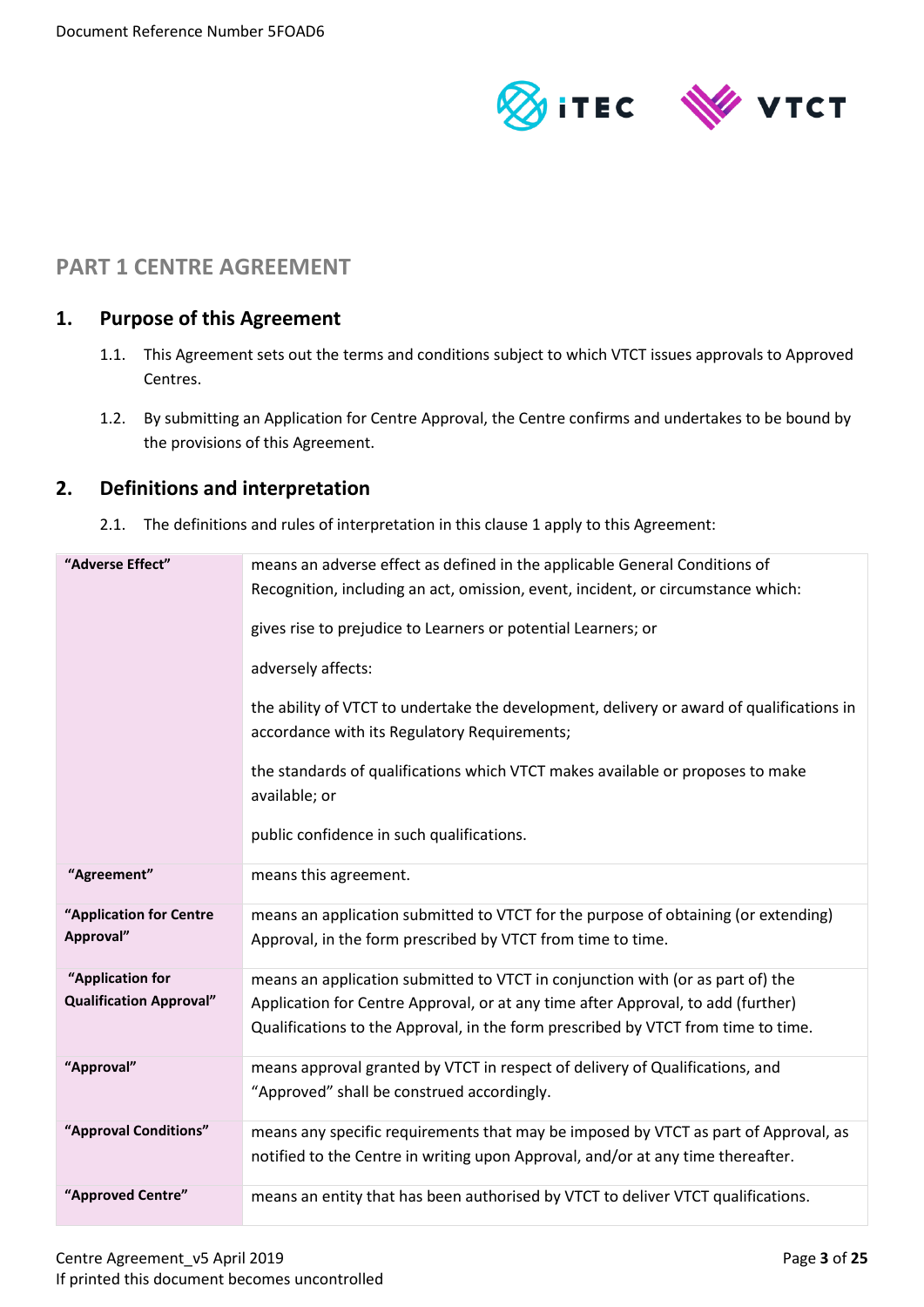

| "Awarding Organisation"                | means an organisation recognised by a Regulator in respect of award of regulated<br>qualifications.                                                                                                                                                                                                             |
|----------------------------------------|-----------------------------------------------------------------------------------------------------------------------------------------------------------------------------------------------------------------------------------------------------------------------------------------------------------------|
| "Business Day"                         | means a day other than a Saturday, Sunday or public holiday in England when banks in<br>London are open for business.                                                                                                                                                                                           |
| "Change of Control"                    | means the change of the person who determines the affairs of the Centre, either by<br>means of majority shareholding, voting power or the terms of any constitution or<br>contract.                                                                                                                             |
| "Centre"                               | means the organisation named in the Application for Centre Approval that has been<br>Approved to deliver the Qualifications in accordance with the terms of this Centre<br>Agreement.                                                                                                                           |
| "Centre Agreement"                     | means the legally binding agreement between VTCT and the Centre for the Approval<br>and delivery of Qualifications on the terms set out in this Agreement, the Application<br>for Centre Approval, any Approval Conditions, any Application for Qualification<br>Approval and the VTCT Policies and Procedures. |
| "Commencement Date"                    | [means the date when VTCT first notifies the Centre of its Approval as an Approved<br>Centre] OR [the date when the Centre accepts the terms of this Agreement via the<br>Website]                                                                                                                              |
| "General Conditions of<br>Recognition" | means any or all, as the context may require, of the following: Ofqual General<br>Conditions of Recognition, CCEA General Conditions of Recognition and Qualifications<br>Wales General Conditions of Recognition, published by the Regulators from time to<br>time.                                            |
| "Key Personnel"                        | means any or all, as the context may require, of the following roles: the Head of Centre,<br>Head of Quality, Examinations Officer and the Finance Officer, as set out on the<br>Application for Centre Approval.                                                                                               |
| "Learner"                              | means a person who is registered to take a Qualification and to be assessed as part of<br>that Qualification.                                                                                                                                                                                                   |
| "Qualification(s)"                     | means the qualifications (including any units of qualifications) which the Centre is<br>Approved to deliver under the terms of the Centre Agreement.                                                                                                                                                            |
| "Regulator(s)"                         | means the qualifications regulators in England (the Office of Qualifications and<br>Examinations Regulation (Ofqual)), Wales (Qualifications Wales) and Northern Ireland<br>(Council for the Curriculum, Examinations and Assessment (CCEA)), and includes any<br>successors to those bodies.                   |
| "Regulatory<br>Requirements"           | means any conditions to which VTCT is subject as an Awarding Organisation, including<br>the General Conditions of Recognition and any other (general or specific) conditions                                                                                                                                    |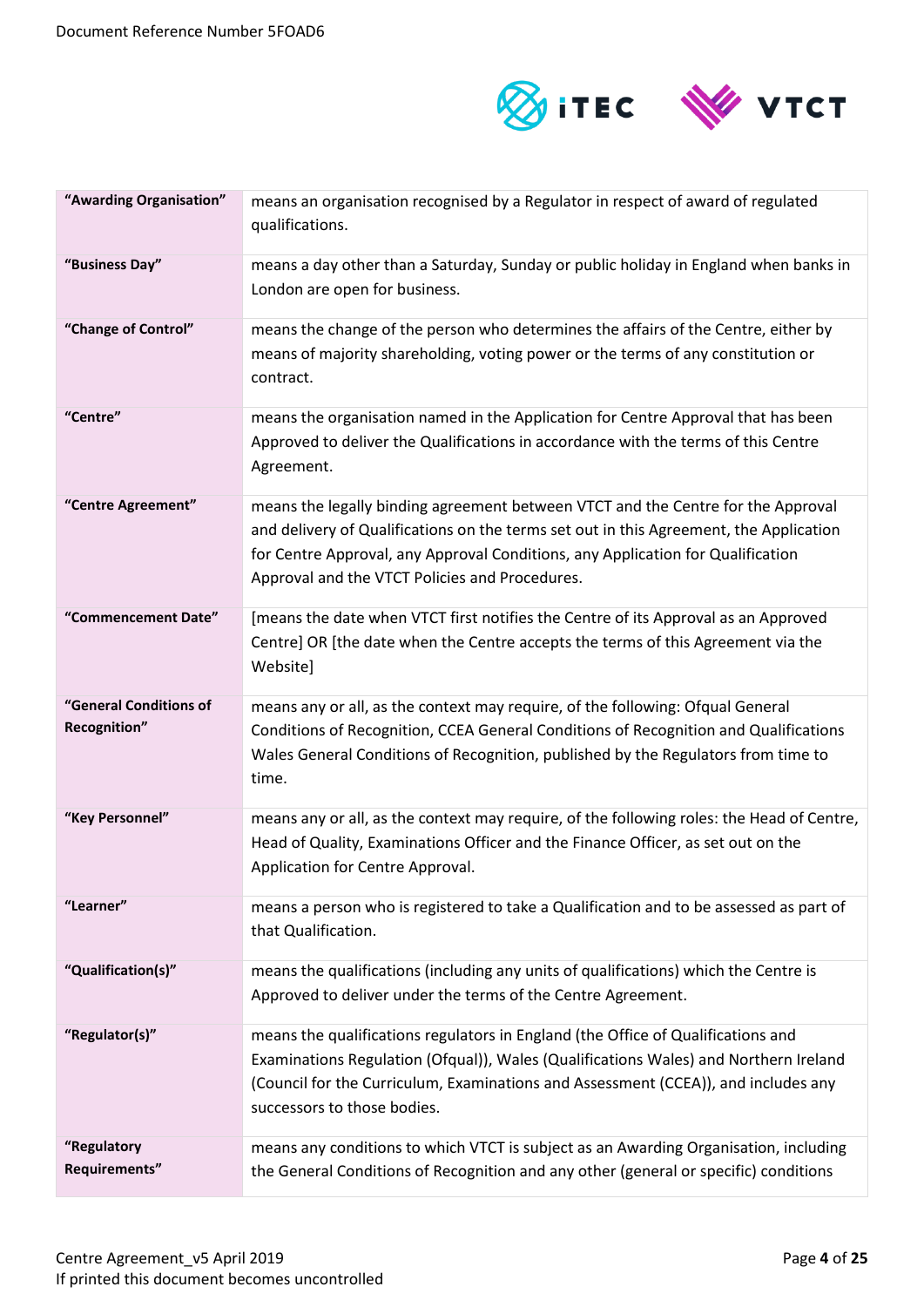

|                                     | imposed by any Regulator on VTCT from time to time, as notified by VTCT from time to<br>time.                                                                                                                                                                                                                                                                                                                                                                                                                                                                                                                                                                                                                                                                                                                |
|-------------------------------------|--------------------------------------------------------------------------------------------------------------------------------------------------------------------------------------------------------------------------------------------------------------------------------------------------------------------------------------------------------------------------------------------------------------------------------------------------------------------------------------------------------------------------------------------------------------------------------------------------------------------------------------------------------------------------------------------------------------------------------------------------------------------------------------------------------------|
| "Sanctions Policy"                  | means the VTCT sanctions policy from time to time forming part of the VTCT Policies<br>and Procedures and setting out the rules, procedures and sanctions that may be<br>applied by VTCT in the event of a failure by the Centre to comply with the provisions of<br>the Centre Agreement.                                                                                                                                                                                                                                                                                                                                                                                                                                                                                                                   |
| "Users"                             | means persons who have a legitimate interest in Qualifications which may include<br>Learners and Learners' representatives, prospective Learners, other Approved Centres,<br>teachers, employers and employers' representatives, further and higher education<br>establishments, schools, government departments and agencies, and professional<br>bodies.                                                                                                                                                                                                                                                                                                                                                                                                                                                   |
| "Territory"                         | means the geographical area(s) where the Centre is Approved to deliver the<br>Qualifications, as set out in the Approval Conditions.                                                                                                                                                                                                                                                                                                                                                                                                                                                                                                                                                                                                                                                                         |
| "VAT"                               | means value added tax or any equivalent tax chargeable in the UK.                                                                                                                                                                                                                                                                                                                                                                                                                                                                                                                                                                                                                                                                                                                                            |
| "VTCT"                              | means Vocational Training Charitable Trust, a company registered in England and<br>Wales with company number 02050044 and a registered charity with registered charity<br>number 295192 whose registered office is at Aspire House, Annealing Close, Eastleigh,<br>Hampshire, SO50 9PX.                                                                                                                                                                                                                                                                                                                                                                                                                                                                                                                      |
| "VTCT Intellectual<br>Property"     | any and all intellectual property rights of VTCT of any nature anywhere in the world<br>whether registered, registrable or otherwise, including patents, utility models, trade<br>marks, registered designs and domain names, applications for any of the foregoing,<br>trade or business names, goodwill, copyright and rights in the nature of copyright,<br>design rights, rights in databases, moral rights, know-how and any other intellectual<br>property rights which subsist in computer software, computer programs, websites,<br>documents, information, techniques, business methods, drawings, logos, instruction<br>manuals, lists and procedures and particulars of customers, marketing methods and<br>procedures and advertising literature, including the "look and feel" of any websites. |
| "VTCT's Policies and<br>Procedures" | means the policies and procedures applicable to the Approved Centres published on<br>the Website or otherwise made available to the Approved Centres, listed in Schedule 1,<br>and as amended, supplemented and updated from time to time.                                                                                                                                                                                                                                                                                                                                                                                                                                                                                                                                                                   |
| "VTCT Approved Centre<br>Logo"      | means the logo designated by VTCT from time to time for use by the Approved Centres<br>in connection with the Qualifications.                                                                                                                                                                                                                                                                                                                                                                                                                                                                                                                                                                                                                                                                                |
| "Website"                           | means www.vtct.org.uk and/or any other website of VTCT addressed to the Approved<br>Centres.                                                                                                                                                                                                                                                                                                                                                                                                                                                                                                                                                                                                                                                                                                                 |
| "Workforce"                         | means persons available for work (including employees, workers and contractors).                                                                                                                                                                                                                                                                                                                                                                                                                                                                                                                                                                                                                                                                                                                             |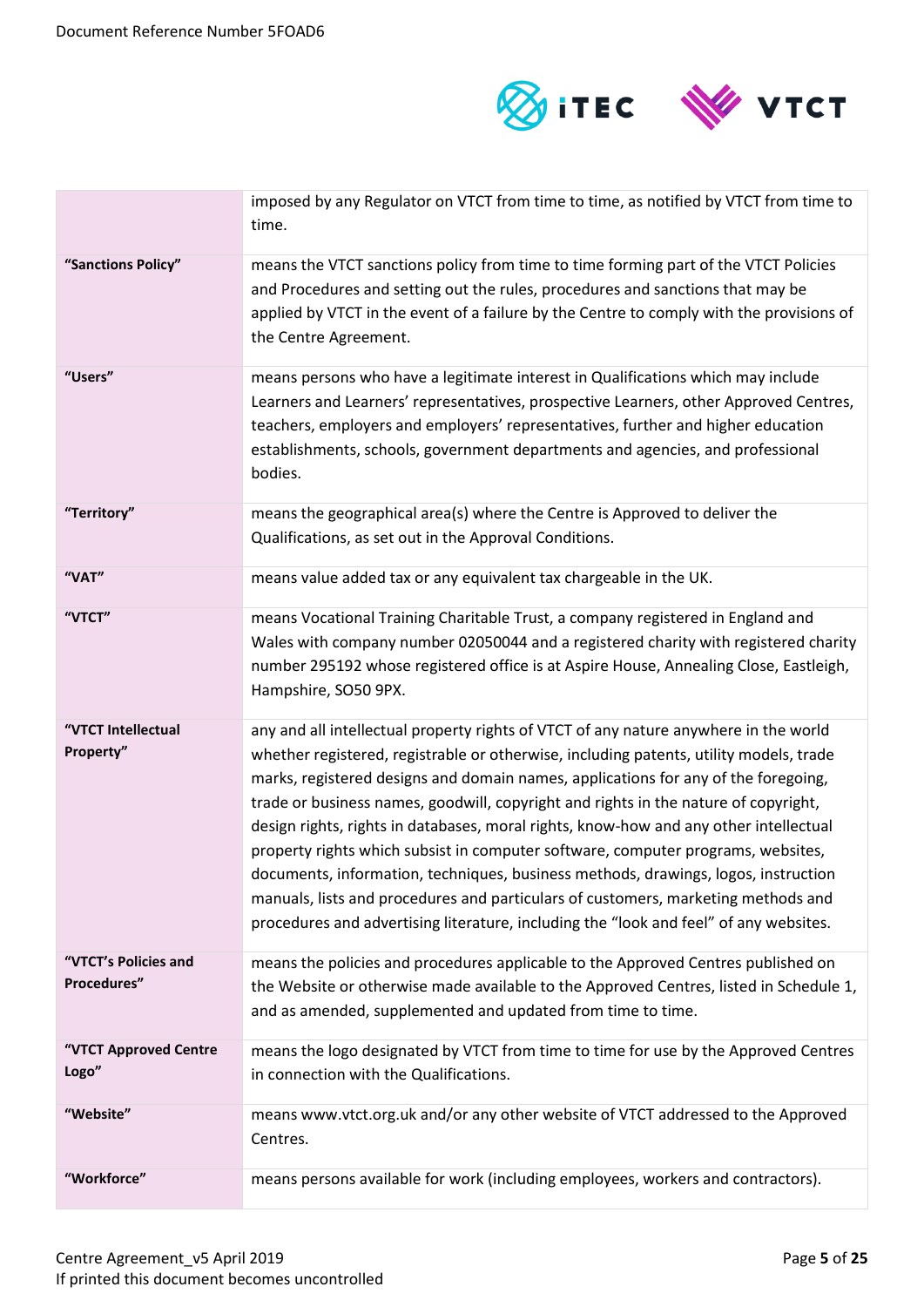

- 2.2. A person includes a natural person, corporate or unincorporated body (whether or not having separate legal personality).
- 2.3. Unless the context otherwise requires, words in the singular shall include the plural and in the plural shall include the singular.
- 2.4. The Centre Agreement shall be binding on, and enure to the benefit of, the Parties to the Centre Agreement and their respective personal representatives, successors and permitted assigns, and references to any Party shall include that Party's personal representatives, successors and permitted assigns.
- 2.5. A reference to a statute, statutory provision is a reference to it as amended, extended or re-enacted from time to time and shall include subordinate legislation made from time to time under that statute or statutory provision.
- 2.6. A reference to Regulatory Requirements is a reference to such Regulatory Requirements as may be amended, extended or re-enacted from time to time.
- 2.7. A reference to writing or written includes email.
- 2.8. Any words following the terms including, include, in particular, for example or any similar expression shall be construed as illustrative and shall not limit the sense of the words, description, definition, phrase or term preceding those terms.
- 2.9. The Schedule forms part of the Centre Agreement and shall have effect as if set out in full in the body of this Agreement. Any reference to this Agreement includes the Schedule.

# <span id="page-5-0"></span>**3. Agreement**

- 3.1. Application for Centre Approval shall be treated as an offer to enter into a Centre Agreement with VTCT, but shall not be binding on VTCT.
- 3.2. The Centre Agreement shall come into effect and become binding and enforceable on both Parties on the Commencement Date and shall continue, unless terminated earlier in accordance with the provisions of this Agreement.
- 3.3. From the Commencement Date, or such other date as specified in the Approval Conditions (if any), the Centre shall be entitled to deliver the Qualifications in the Territory on the terms of, and subject to, the terms of the Centre Agreement.
- 3.4. This Agreement, together with the Application for Centre Approval, any Application for Qualification Approval, any Approval Conditions and the VTCT Policies and Procedures constitute the terms of the Centre Agreement to the exclusion of any other terms that the Centre seeks to impose or incorporate, or which are implied by trade, custom, practice or course of dealing.
- 3.5. If there is an inconsistency between the provisions of this Agreement, the Application for Centre Approval, Application for Qualification Approval, Approval Conditions and/or any of the VTCT Policies and Procedures, the following order of priority shall apply: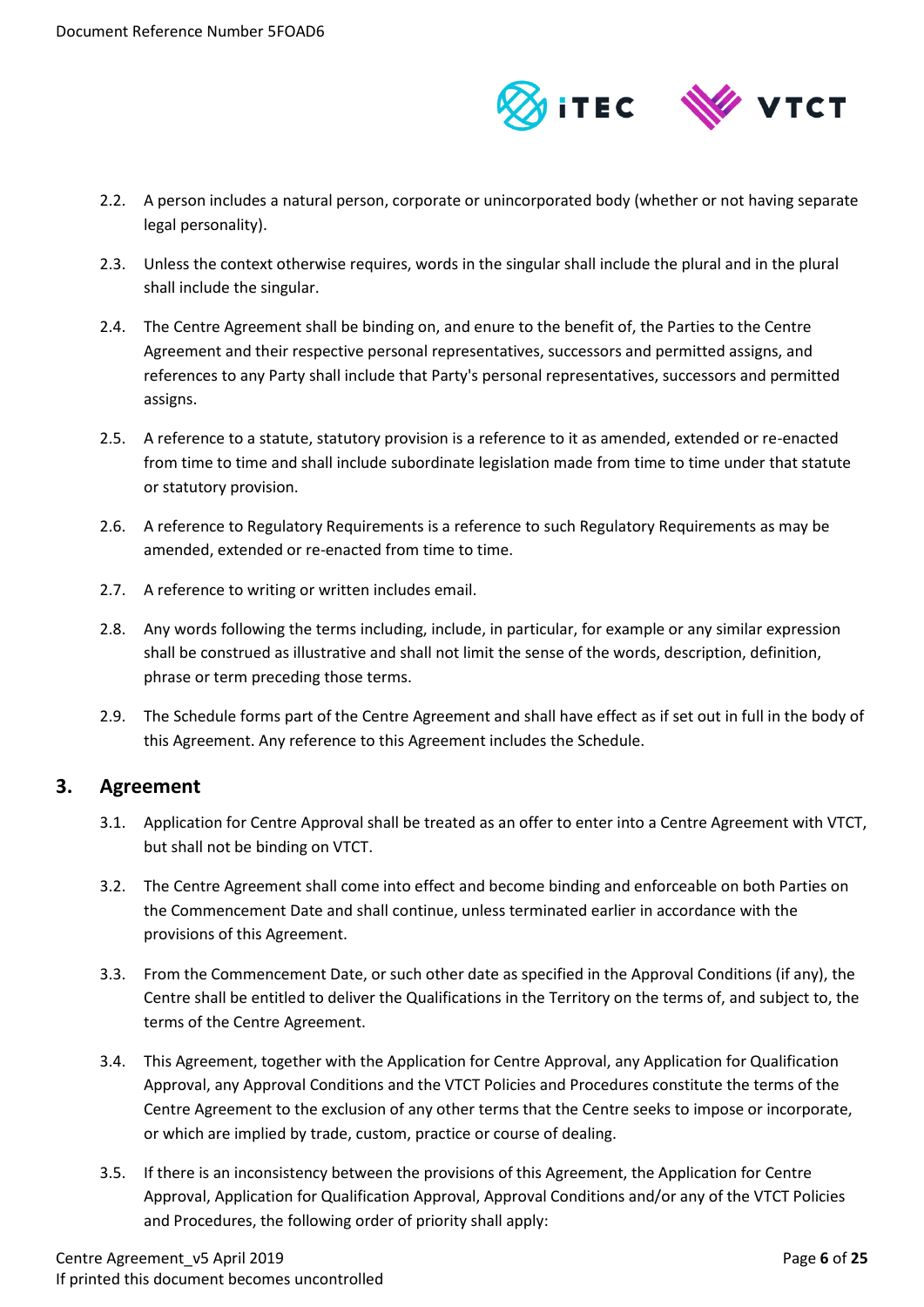

- i. the provisions of this Agreement;
- ii. any Approval Conditions;
- iii. VTCT Policies and Procedures;
- iv. Application for Qualification Approval; and
- v. Application for Centre Approval.
- 3.6. The Centre waives any right it might otherwise have to rely on any term endorsed upon, delivered with or contained in any documents of the Centre that is inconsistent with the Centre Agreement.

# <span id="page-6-0"></span>**PART 2 CENTRE REQUIREMENTS AND OBLIGATIONS**

#### <span id="page-6-1"></span>**4. General**

- 4.1. The Centre shall at all times:
	- 4.1.1. use its best endeavours to protect the interest of Learners in connection with the delivery of Qualifications;
	- 4.1.2. take all reasonable steps to ensure that VTCT is able to comply with the applicable Regulatory Requirements;
	- 4.1.3. comply with all laws and regulations relating to its activities under the Centre Agreement;
	- 4.1.4. comply at all times with the VTCT Policies and Procedures;
	- 4.1.5. promptly comply with any requests for information or documents made by VTCT or the Regulator(s);
	- 4.1.6. provide assistance, on request, to VTCT in carrying out any of its monitoring activities and cooperate with VTCT in all matters related to the delivery of Qualifications, including by allowing VTCT's staff access to any Centre's offices and teaching/examination/assessment sites and its Workforce;
	- 4.1.7. provide all reasonable assistance to Learners and VTCT in respect of any transfer of Learners to a different Approved Centre;
	- 4.1.8. assist the Regulator(s) and any other relevant regulatory bodies in any investigations made for the purposes of performing regulatory functions;
	- 4.1.9. comply with directions and/or sanctions imposed by VTCT in accordance with the Centre Agreement;
	- 4.1.10. promptly notify VTCT if it becomes subject to Change of Control, insolvency proceedings, if it is unable to pay its debts, stops trading or commences winding down process;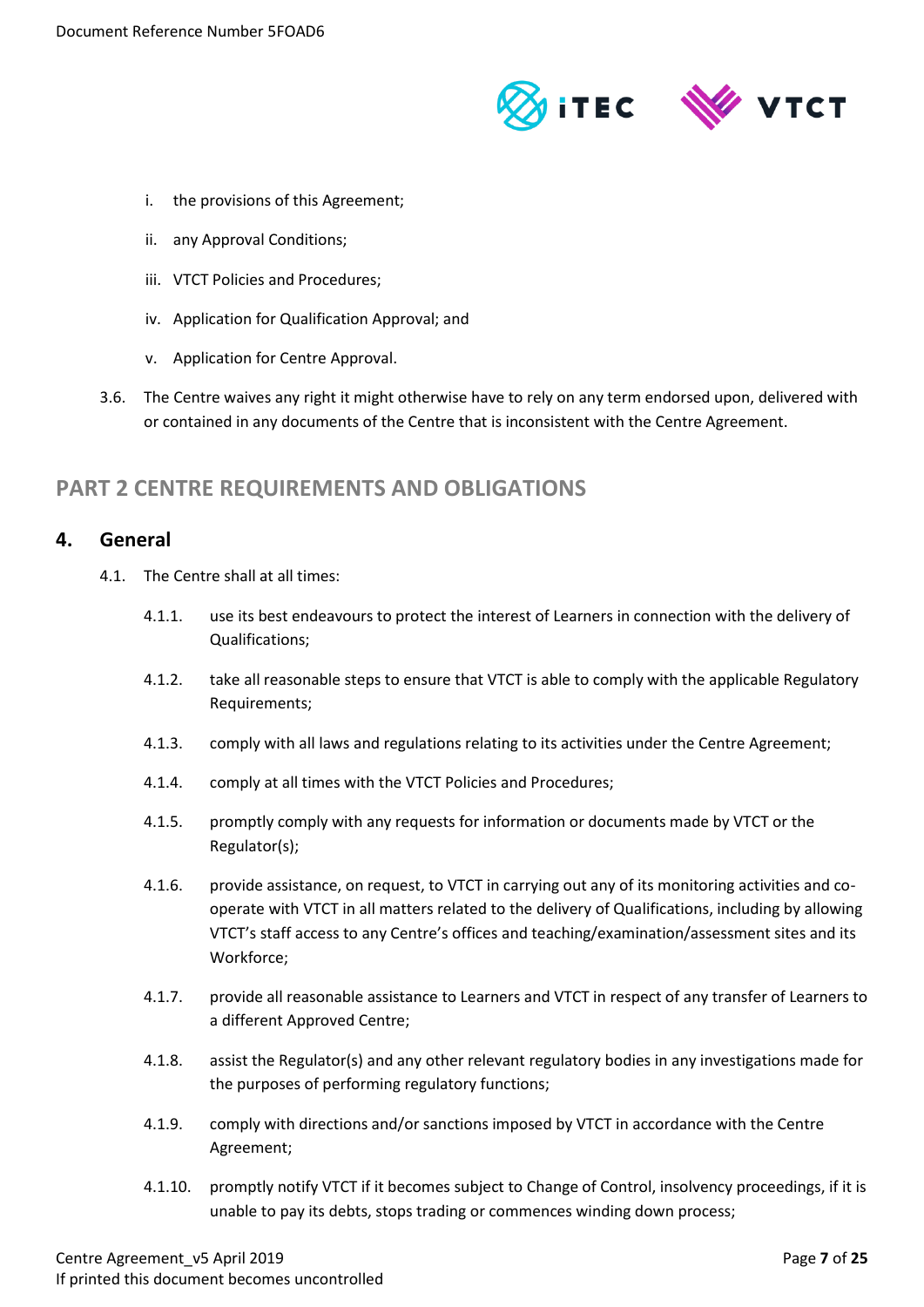

- 4.1.11. promptly notify VTCT of:
	- a) any changes in the laws, regulations or other applicable laws in the Territory; and/or
	- b) if it becomes subject to any enforcement or regulatory proceedings in the Territory, that may affect its ability to deliver the Qualifications in accordance with the Centre Agreement; and
- 4.1.12. comply with, and procure that its Workforce comply with, any terms of use of the Website.
- 4.2. The Centre shall be solely responsible for obtaining (at its own cost) any licences or permits necessary for the delivery of Qualifications in the Territory (if any).
- 4.3. The Centre shall inform VTCT as soon as reasonably practicable if it is or is likely to become unable to deliver any or all of the Qualifications in accordance with the terms of the Centre Agreement, in which case VTCT shall be entitled, without prejudice to VTCT's other rights and remedies, to modify, suspend or withdraw the Centre's Approval.
- 4.4. The Centre shall deliver the Qualifications only at the teaching/examination/assessment venues included in the Approval, as may be added or removed in accordance with the provisions of the Centre Agreement.
- 4.5. In the event the Centre wishes to modify, add or withdraw certain or all of the Qualifications from its Approval, or otherwise vary the Approval Conditions (including, but not limited to, by adding or removing a teaching or examination venue), it shall submit an application to VTCT, in the form prescribed by VTCT from time to time. Approval of any such application shall be at VTCT's sole discretion.

# <span id="page-7-0"></span>**5. Identification and management of risk**

- 5.1. The Centre shall:
	- 5.1.1. take all reasonable steps to ensure that it does not render VTCT unsuitable to continue to award its qualifications or perform its functions as an Awarding Organisation, whether directly or indirectly, and whether by any act or omission;
	- 5.1.2. have appropriate policies, procedures and training in place to allow it to identify which acts or omissions will have, or are likely to have, an Adverse Effect, and to identify the risks of these acts or omissions occurring;
	- 5.1.3. take all reasonable steps to identify the risk of the occurrence of any incident which could have an Adverse Effect;
	- 5.1.4. notify VTCT, as soon as reasonably practicable upon becoming aware, of:
		- a) the risk of any incident which could have an Adverse Effect;
		- b) acts, omissions or incidents which have, or are likely to have, an Adverse Effect; and/or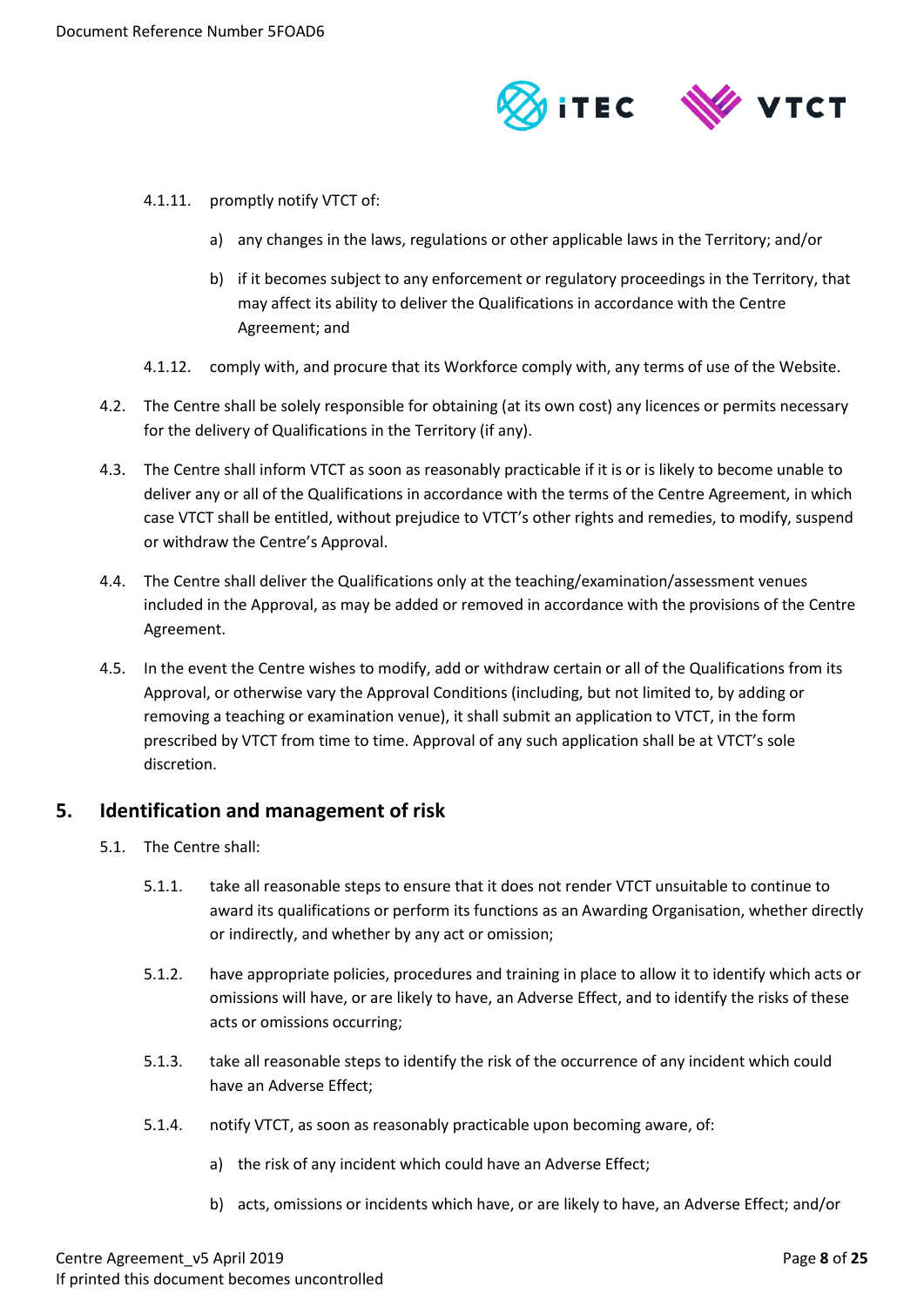

- c) any other act, omission or incident which may otherwise compromise the reputation of VTCT and/or any of the Qualifications;
- 5.1.5. following notification under clause 4.1.4, take all reasonable steps, in consultation with VTCT, to:
	- a) prevent the incident from occurring or, where it cannot be prevented, reduce the risk of that incident occurring;
	- b) prevent or mitigate any Adverse Effect as far as possible;
	- c) give priority to (i) the provision of assessments which accurately differentiate between Learners on the basis of the level of attainment they have demonstrated and (ii) the accurate and timely award of Qualifications.

# <span id="page-8-0"></span>**6. Conflicts of interest**

- 6.1. The Centre shall:
	- 6.1.1. establish, maintain and comply with a conflict of interest policy which is complementary to the relevant VTCT Policies and Procedures;
	- 6.1.2. identify and monitor:
		- a) all conflicts of interest which relate to it, and
		- b) any scenario in which it is reasonably foreseeable that any such conflict of interest could arise in the future;
	- 6.1.3. take all reasonable steps to ensure that no conflict of interest which relates to it has an Adverse Effect.

#### <span id="page-8-1"></span>**7. Resources**

- 7.1. The Centre shall:
	- 7.1.1. retain a Workforce of appropriate size and competence to undertake the delivery of the Qualifications, including sufficient managerial and other resources to enable it effectively and efficiently deliver the Qualifications;
	- 7.1.2. notify VTCT promptly of any change of details of its Key Personnel;
	- 7.1.3. provide its Workforce with appropriate training and professional development to ensure maintenance and development of appropriate level of skills and competence, in accordance with good industry practice and any VTCT's directions from time to time, in connection with the delivery of Qualifications;
	- 7.1.4. maintain appropriate level of financial resources to support the delivery of Qualifications in accordance with the Centre Agreement;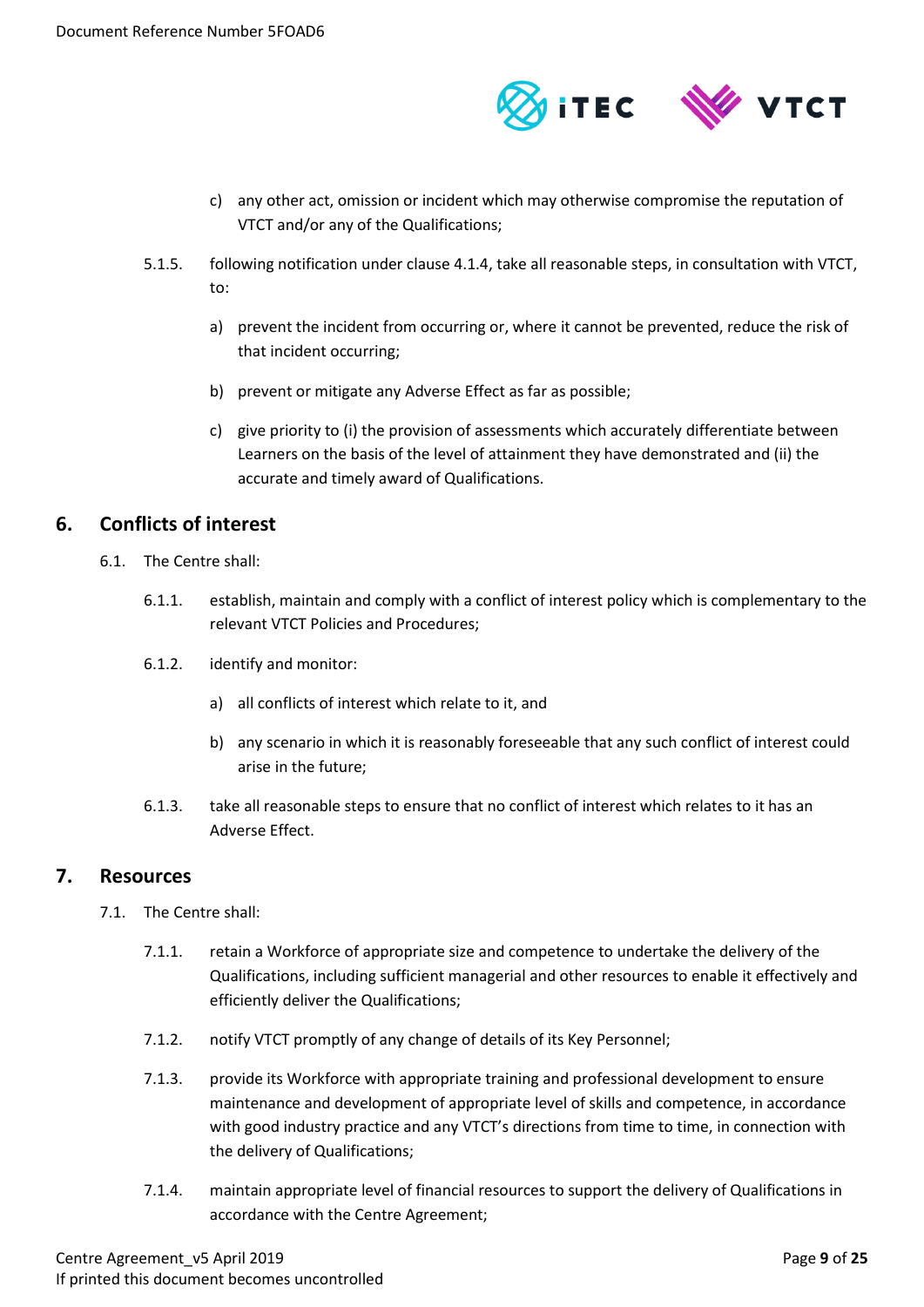

- 7.1.5. have in place at all times an up to date disaster recovery and business continuity plan to protect the interests of Learners; and
- 7.1.6. regularly monitor the resources it requires in order to deliver the Qualifications to the Learners.

## <span id="page-9-0"></span>**8. Malpractice and maladministration**

- 8.1. The Centre shall:
	- 8.1.1. adopt a policy and procedure, complementary to VTCT's Policies and Procedures on malpractice and maladministration, that allows for the identification of, and aims to reduce, the risk and incidents of malpractice or maladministration occurring;
	- 8.1.2. take all reasonable steps to prevent the occurrence of any malpractice or maladministration in the delivery of the Qualifications;
	- 8.1.3. take all reasonable steps to monitor for risks and suspected incidents of malpractice or maladministration, and notify VTCT of such risks and incidents as soon as practicable;
	- 8.1.4. cooperate and assist VTCT in respect of the investigation of any such risks or incidents;
	- 8.1.5. where incidents of malpractice or maladministration are identified:
		- a) take all reasonable steps to prevent such incidents from recurring, and
		- b) cooperate with VTCT in respect of any action taken by VTCT against the Centre and/or any individuals responsible for such incidents;
	- 8.1.6. report to VTCT every six (6) months starting on the Commencement Date in respect of:
		- a) the arrangements put in place by the Centre for preventing and investigating malpractice or maladministration, and
		- b) whether the Centre considers these arrangements to be adequate and effective.

#### <span id="page-9-1"></span>**9. Registration, assessments and moderation**

- 9.1. The Centre shall:
	- 9.1.1. use its best endeavours to verify that the identity and information provided by the Learners upon registration is accurate and complete;
	- 9.1.2. register Learners promptly upon enrolment with the Centre;
	- 9.1.3. only register Learners for Qualifications whom it reasonably expects to complete a Qualification;
	- 9.1.4. ensure that each Learner taking a Qualification is registered in a way that permits the Learner to be clearly and uniquely identified;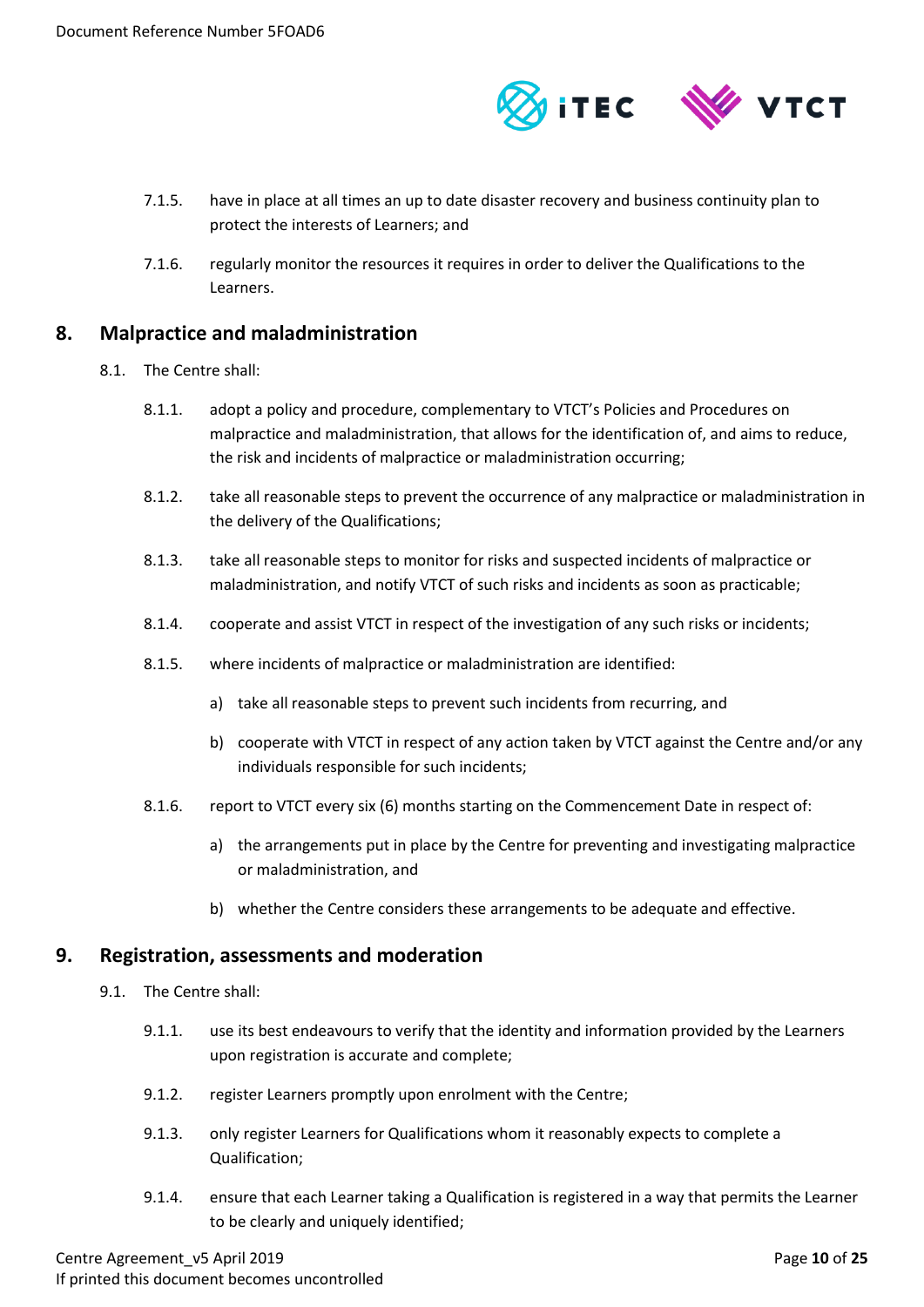

- 9.1.5. take all reasonable steps to ensure that Learners are fully informed about the requirements of their selected Qualifications as set out in the relevant Qualification specifications and guides published by VTCT from time to time;
- 9.1.6. provide appropriate induction and support to Learners, in accordance with VTCT Policies and Procedures;
- 9.1.7. have in place arrangements to allow for recognition of prior learning, where this is appropriate for a Qualification, and in accordance with the relevant VTCT Policies and Procedures;
- 9.1.8. ensure that arrangements are in place to confirm Learners' identity for each assessment;
- 9.1.9. take all reasonable steps to ensure that:
	- a) assessments are delivered effectively and efficiently, and in accordance with any Qualifications specifications and assessment criteria set out in the VTCT Policies and Procedures or otherwise prescribed by VTCT;
	- b) any material produced by a Learner in an assessment is generated by that Learner;
	- c) where an assessment is required to be completed under specified conditions, Learners complete the assessment under those conditions (except where VTCT Policies and Procedures on equality and diversity policy and/or access arrangements, reasonable adjustments and special consideration require otherwise); and
	- d) the criteria against which Learners' performance will be differentiated are accurately and consistently applied;
- 9.1.10. ensure that the security of assessment materials is maintained at all times and is not in any way compromised;
- 9.1.11. take all reasonable steps to ensure that no person connected to it, or previously connected to it, discloses or causes to be disclosed information about any assessment or the content of any assessment materials where that information is confidential. The provisions of clause 19 shall apply to any such confidential information; and
- 9.1.12. comply with any instructions issued by VTCT in respect of the marking of evidence generated by a Learner during an assessment.
- 9.2. The Centre shall not permit any part of the assessment of a Learner (including by way of moderation) to be undertaken by any person who has a personal interest in the result of the assessment.
- 9.3. The Qualifications and/or assessments in connection with Qualifications shall be delivered in English language. The Centre shall not deliver the Qualifications and/or assessments in any other language without prior written approval of VTCT.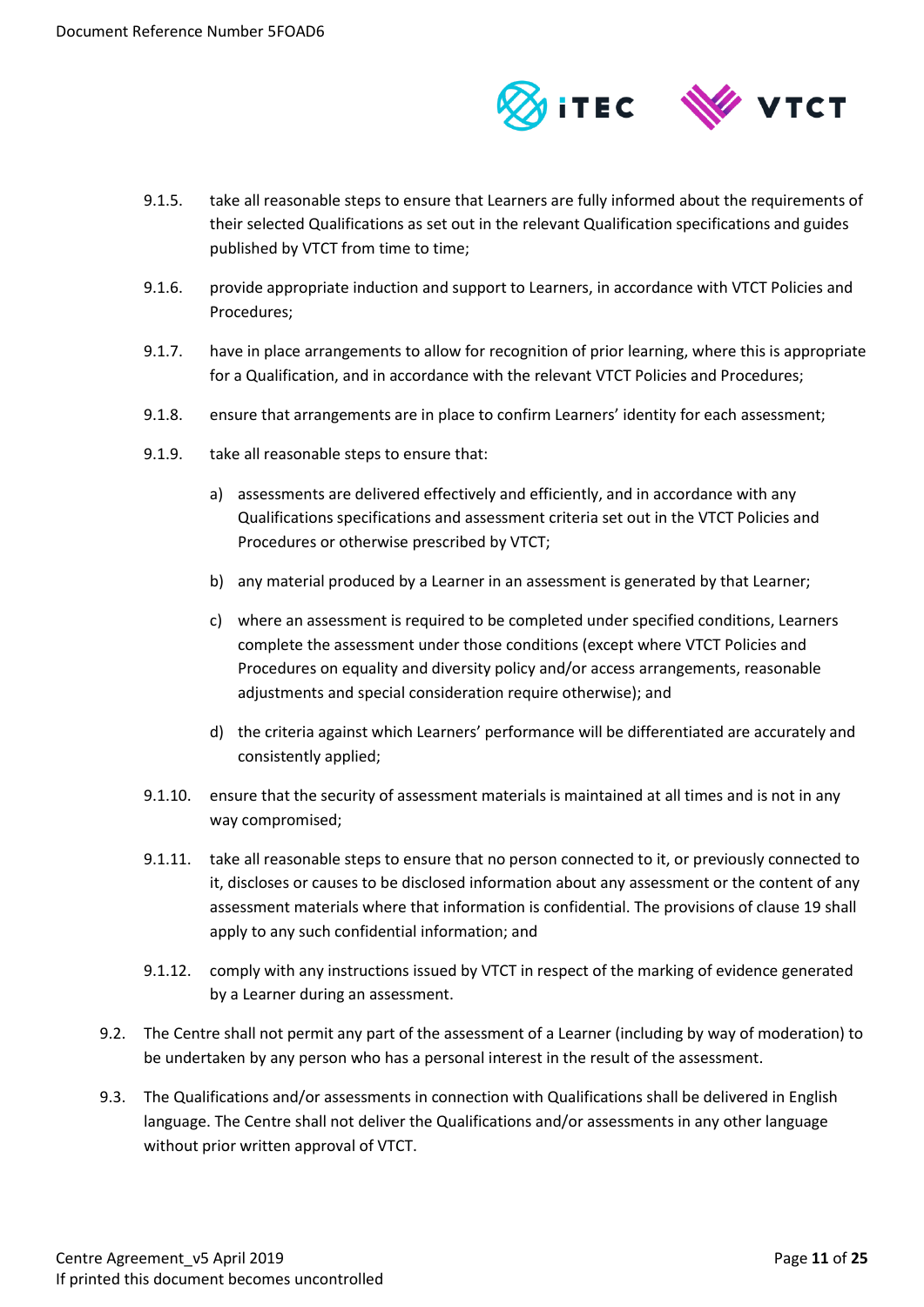

#### <span id="page-11-0"></span>**10. Security**

- 10.1. The Centre must comply with all of VTCT's security requirements, as notified to the Centre or published by VTCT from time to time, including those concerning the storage of any examination/assessment papers and the verification of Learners identity.
- 10.2. The Centre shall notify VTCT as soon as reasonably practicable of any incident or risk of any incident which could result in the Centre's non-compliance with VTCT's examination/assessment security requirements and take all reasonable steps to prevent the breach occurring, or where it cannot be prevented, reduce the risk of that incident occurring as far as possible.

#### <span id="page-11-1"></span>**11. Promotion**

- 11.1. The Centre shall not promote in any way any VTCT qualifications without a valid and current Approval.
- 11.2. The Centre shall not make any statement in relation to a Qualification which is likely to mislead Learners, potential Learners or any other persons, or which is not consistent with the scope of the Approval and/or any specifications and guides issued by VTCT in respect of such Qualifications.

#### <span id="page-11-2"></span>**12. Review, monitoring and complaints**

- 12.1. The Centre shall ensure that all aspects of the delivery of Qualifications are subject to monitoring and review, and are in accordance with the terms of the Centre Agreement at all times.
- 12.2. The Centre shall, on request from VTCT:
	- a) provide the results of such monitoring and review to VTCT; and/or
	- b) obtain feedback on Qualifications from Users.
- 12.3. The Centre shall operate an effective and appropriate complaints handling procedure and appeals process for the benefit of Learners, in compliance with the relevant VTCT Policies and Procedures.

#### <span id="page-11-3"></span>**13. Withdrawal**

- 13.1. The Centre shall, in the event it decides to (for any reason), or if VTCT decides to, withdraw the Approval (including as a result of suspension, expiry or termination of Approval) (in full or in part):
	- 13.1.1. comply with VTCT Policies and Procedures for the withdrawal of Approval;
	- 13.1.2. promptly prepare, maintain and comply with a written withdrawal plan;
	- 13.1.3. cooperate fully with VTCT;
	- 13.1.4. provide clear and accurate information about the withdrawal to the Users;
	- 13.1.5. immediately cease to enrol Learners for Qualifications;
	- 13.1.6. provide to VTCT relevant details of all Learners enrolled for Qualifications; and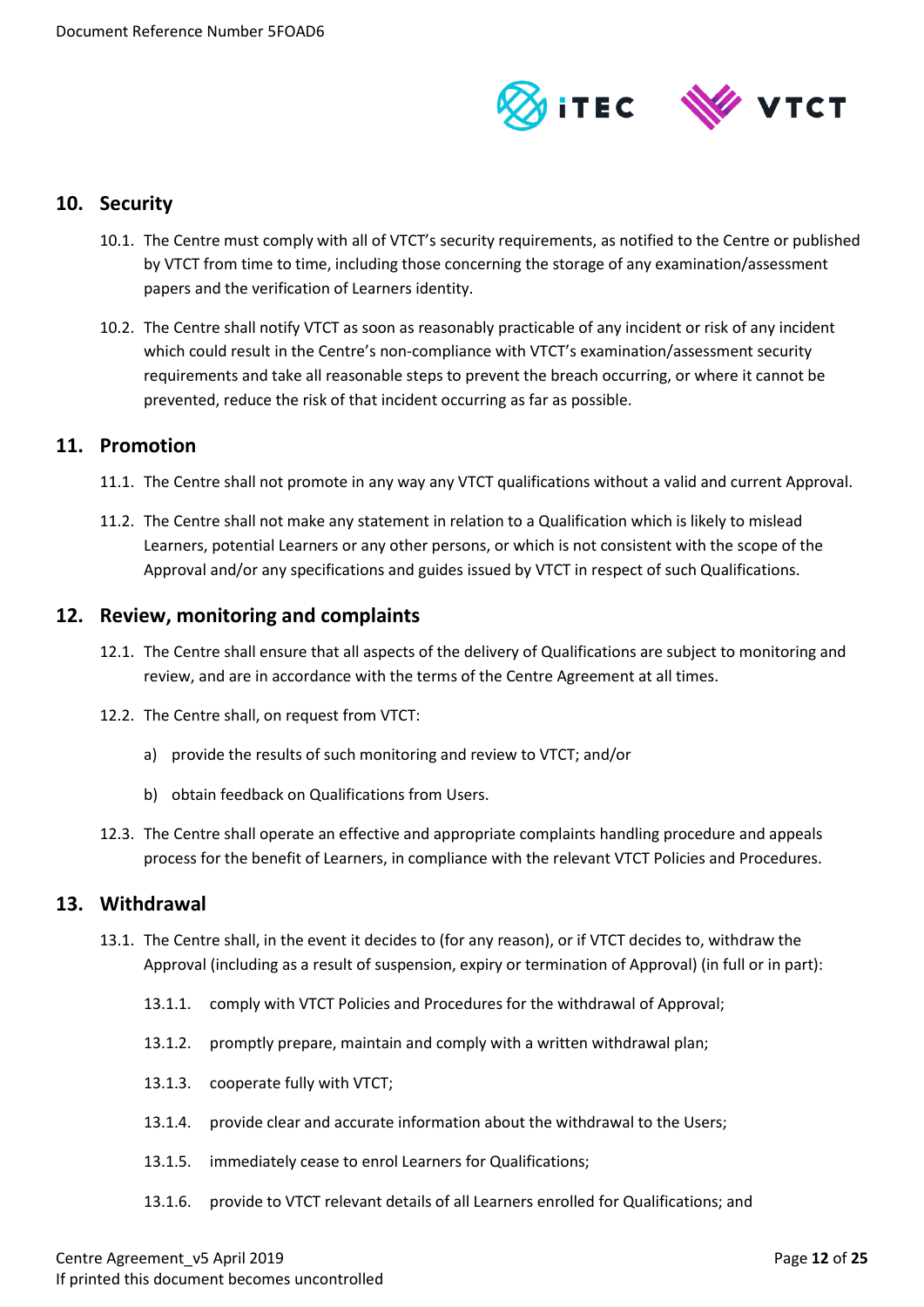

13.1.7. take all reasonable steps to protect the interests of Learners, including, but not limited to, by assisting with or securing a transfer to a different Approved Centre.

# <span id="page-12-0"></span>**PART 3 VTCT OBLIGATIONS**

# <span id="page-12-1"></span>**14. VTCT shall:**

- 14.1. provide such guidance to the Centre as may be reasonably requested or required in respect of the delivery of Qualifications;
- 14.2. provide guidance as to how best to prevent, investigate, and deal with malpractice and maladministration;
- 14.3. make available any information reasonably necessary and requested by the Centre to assist it with the delivery of Qualifications;
- 14.4. where it has any cause to believe that an occurrence of malpractice or maladministration, or any connected occurrence may affect the Centre, it shall inform the Centre as soon as reasonably practicable.

# <span id="page-12-2"></span>**PART 4 TERMS AND CONDITIONS**

#### <span id="page-12-3"></span>**15. Equality and diversity**

- 15.1. VTCT has a statutory duty to comply with the requirements of the Equality Act 2010 ("the Equality Act").
- 15.2. The Centre shall:
	- 15.2.1. maintain an appropriate equality and diversity policy in respect of protected characteristics covering unlawful discrimination and other conduct prohibited by the Equality Act and/or any equivalent laws in the Territory. This includes not discriminating unlawfully, either directly or indirectly, on the grounds of disability, age, marriage and civil partnership, gender reassignment, pregnancy and maternity, race, religion or belief, sex and sexual orientation;
	- 15.2.2. have due regard to the need to eliminate unlawful "discrimination", "harassment" and "victimisation" and other conduct prohibited by the Equality Act;
	- 15.2.3. comply with VTCT Policies and Procedures on equality and diversity, access arrangements, reasonable adjustments and special consideration;
	- 15.2.4. regularly monitor and review its compliance with this clause 14;
	- 15.2.5. report to VTCT without delay in the event of:
		- a) any features of any Qualifications of which it becomes aware which disadvantage or could disadvantage Learners with particular protected characteristics; and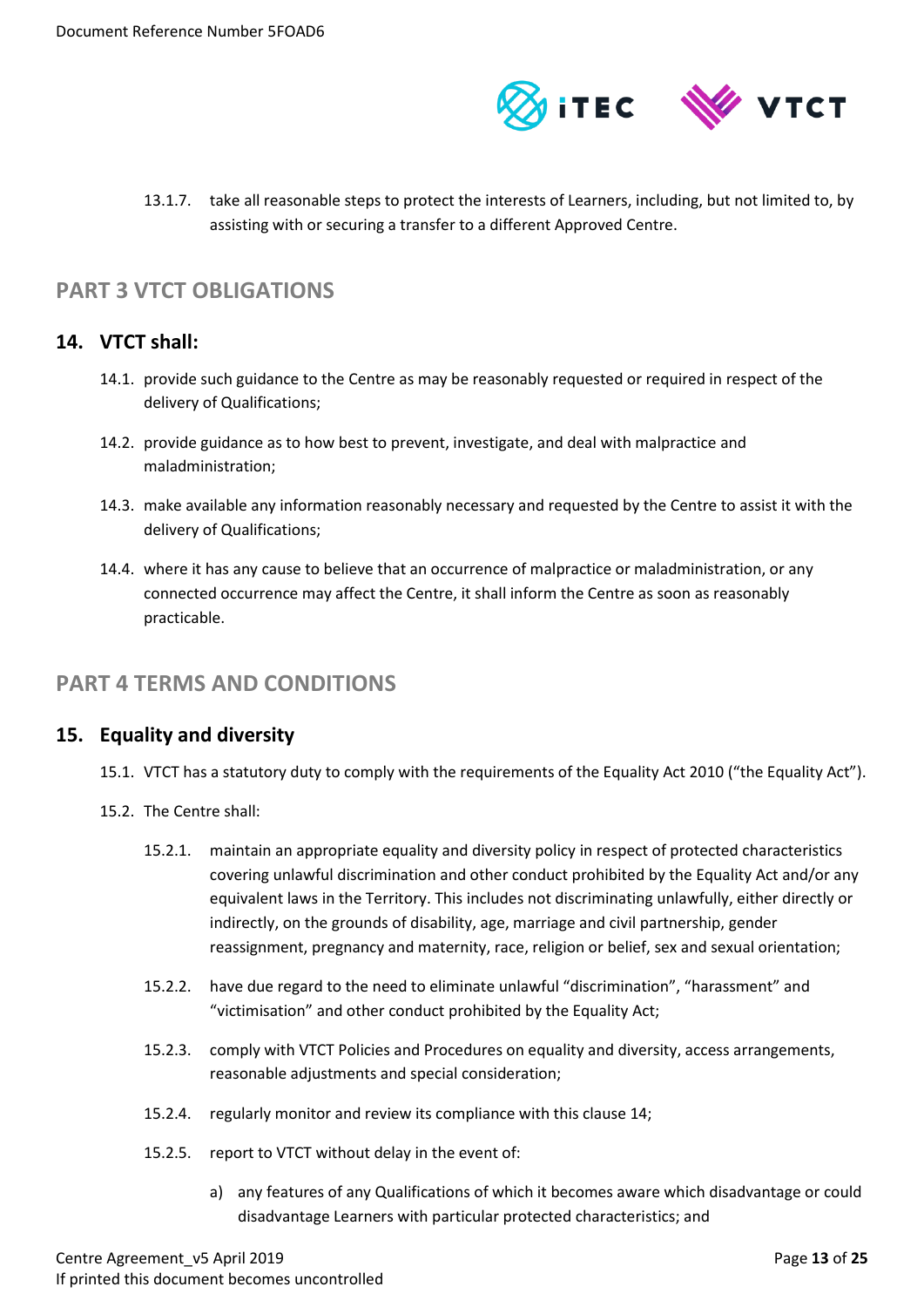

- b) any complaints it receives relating to equality in the delivery of Qualifications.
- 15.3. VTCT may monitor and investigate any complaints or other notifications relating to equality in the delivery of Qualifications.

#### <span id="page-13-0"></span>**16. Anti-bribery and anti-corruption**

16.1. The Centre shall comply with all applicable laws, statutes, and regulations relating to anti-bribery and anti-corruption including but not limited to the Bribery Act 2010 and any equivalent laws in the Territory.

#### <span id="page-13-1"></span>**17. Data Protection**

- 17.1. In this clause 17:
	- 17.1.1. the term "Data Protection Laws" shall mean: (i) either the Data Protection Act 1998 or the General Data Protection Regulation (EU) 2016/679 adopted by the European Parliament on 14 April 2016, whichever is in force in the UK at the relevant time; (ii) either the Privacy and Electronic Communications (EC Directive) Regulations 2003 or the EU ePrivacy Regulation whichever is in force in the UK at the relevant time; and (iii) all other applicable laws and regulations relating to the processing of Personal Data and privacy, including statutory instruments and, where applicable, the guidance and codes of practice issued by the relevant governmental or regulatory authority, all as amended, extended, re-enacted or replaced from time to time;
	- 17.1.2. the term "Data Security Breach" shall mean a breach of security leading to the accidental or unlawful destruction, loss, alteration, unauthorised disclosure of, or access to the Learner Personal Data (as defined in clause 17.2);
	- 17.1.3. the terms "Personal Data", "Data Subject", "process", "processes" and "processing" shall have the meanings given to them in the Data Protection Act 1998 ("DPA")UK Data Protection Laws.
- 17.2. The Parties acknowledge and agree that for the purposes of the UK Data Protection Laws each Party shall be a Data Controller in respect of any Personal Data relating to the Learners and exchanged between the Parties pursuant to this Centre Agreement ("Learner Personal Data").
- 17.3. Each Party shall ensure that it complies with the applicable Data Protection Laws at all times during the term of this Centre Agreement.
- 17.4. In the event a transfer of any Learner Personal Data from VTCT to the Centre becomes necessary in connection with this Centre Agreement and such transfer would result in the transfer of the Learner Personal Data outside of the European Economic Area, the Centre hereby agrees to, promptly upon written request from the VTCT, enter into a data transfer agreement with VTCT, in a form reasonably prescribed by VTCT, as required by the applicable UK Data Protection Laws .
- 17.5. Upon VTCT's request, the Centre shall obtain on behalf of VTCT, appropriate explicit prior consents from the Learners and/or potential Learners, as VTCT may require for the processing of Learner Personal Data in a form prescribed by VTCT from time to time.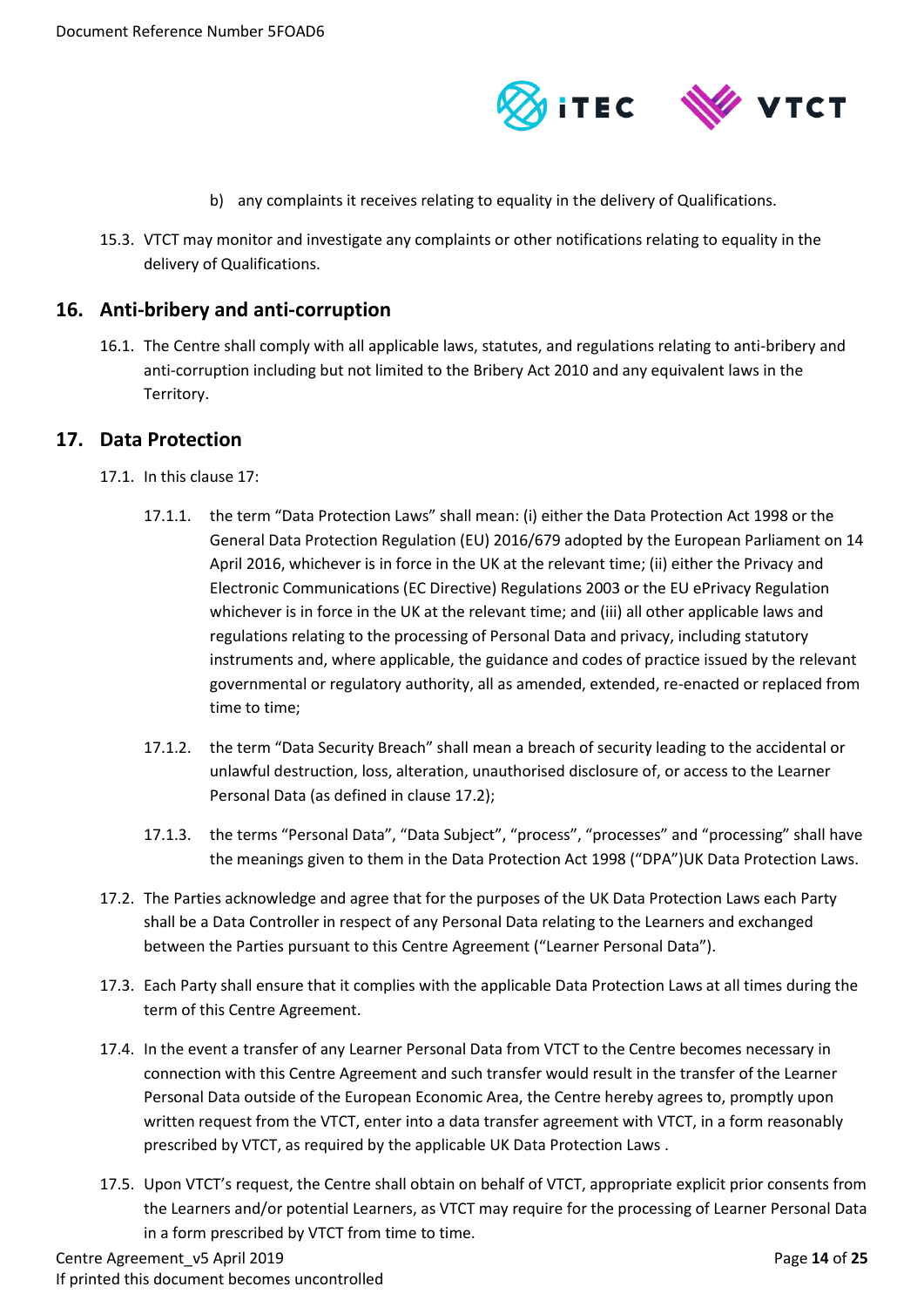

- 17.6. The Centre shall, in respect of any Learner Personal Data, ensure that:
	- 17.6.1. the Centre's privacy notices are clear and provide sufficient information to the Learners and/or potential Learners for them to understand which of their Personal Data will be shared by the Centre with VTCT, the purpose of sharing their Personal Data and the identity of VTCT as the awarding organisation; and
	- 17.6.2. such Learner Personal Data is accurate and kept up-to-date at all times.
- 17.7. Each Party agrees to provide to the other Party with such reasonable cooperation and assistance as is necessary to enable each Party to comply with its obligations as a Data Controller in respect of Learner Personal Data, including to enable each Party to comply with the Learners' and/or potential Learners' rights in respect of their Personal Data and to respond to any other queries or complaints from the Learners and/or potential Learners in connection with the processing of Personal Data.
- 17.8. Each Party agrees that it shall have in place its own policies that must be followed in the event of a Data Security Breach, taking into account the applicable Data Protection Laws and any associated guidance.
- 17.9. Each Party agrees to provide to the other reasonable assistance as is necessary to facilitate the handling of any Data Security Breach in an expeditious and compliant manner.
- 17.10.The Centre shall at all times indemnify and keep indemnified VTCT against any and all losses, claims, costs, demands, expenses and any other liabilities (including legal fees) suffered by VTCT arising from any breach of this clause 17 by the Centre or its Workforce or any other person or organisation employed, engaged, connected to the Centre.

#### <span id="page-14-0"></span>**18. Intellectual Property**

- 18.1. In consideration for the provision of the services to the Learners under the Centre Agreement, VTCT hereby grants the Centre for the purpose of providing such services only and for the duration of the Centre Agreement the non-exclusive non-transferable right (with no rights to sub-license) to:
	- 18.1.1. designate the Centre as an Approved Centre;
	- 18.1.2. use the VTCT Approved Centres Logo; and
	- 18.1.3. use such other VTCT Intellectual Property as VTCT may permit in writing in connection with the Centre Agreement.
- 18.2. The Centre must ensure that all materials (including online materials) using VTCT Intellectual Property produced by or on behalf of the Centre comply with:
	- 18.2.1. any limitations and/or restrictions on use which may be communicated to the Centre by VTCT from time to time;
	- 18.2.2. any branding and copy guidelines issued by VTCT from time to time; and
	- 18.2.3. any specific guidance provided by VTCT.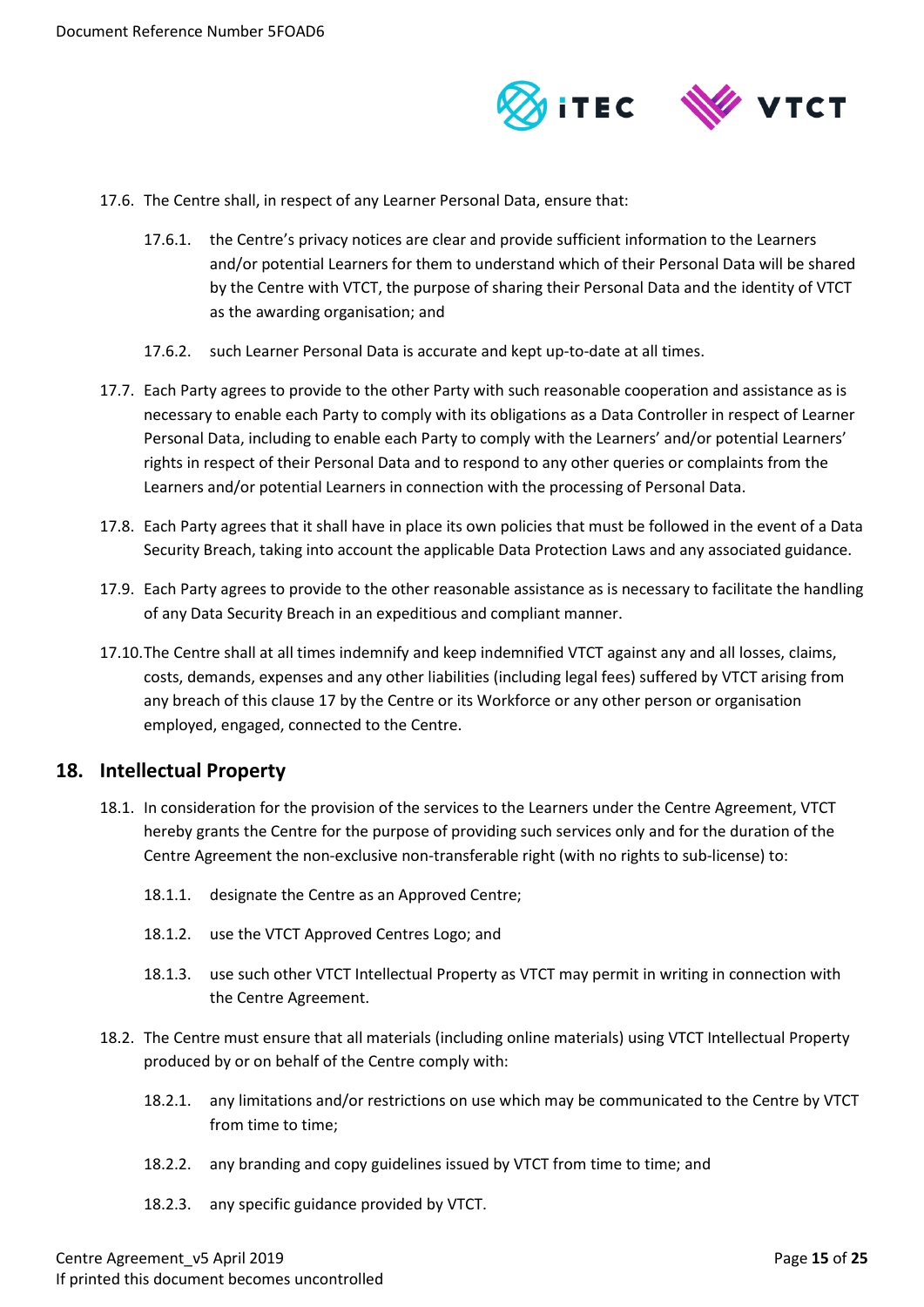

- 18.3. The Centre acknowledges and agrees that all VTCT Intellectual Property shall vest in VTCT and apart from the licence granted pursuant to clause 17.1, this Centre Agreement does not transfer any interest in VTCT Intellectual Property.
- 18.4. All intellectual property rights developed or created by the Centre in collaboration with VTCT (other than where VTCT's role is limited to quality assurance in respect of such materials) in relation to the Qualifications shall be owned by VTCT. To the extent that the Centre or its representatives are the first owners of any such intellectual property in any works in connection with the Qualifications, the Centre hereby assigns all such rights with full title guarantee to VTCT. For the avoidance of doubt all intellectual property rights in any materials in relation to Qualifications developed independently by the Centre shall be owned by the Centre.
- 18.5. The Centre shall promptly give written notice to VTCT of any actual, threatened or suspected infringement of any VTCT Intellectual Property of which it becomes aware.
- 18.6. The Centre shall ensure that it does not suggest in any way that it is owned or controlled by VTCT or that it has been franchised by VTCT. The VTCT Approved Centre Logo and certificate of Approval are the only valid proofs of the Approval by VTCT.
- 18.7. The Centre will not use, register or attempt to register any mark, design, business name or domain name consisting or comprising or being confusingly similar to any of the VTCT Intellectual Property, or do or permit to be done any act that may weaken, damage or be otherwise detrimental to the reputation or goodwill associated with VTCT, or may interfere with or jeopardise the registration and/or validity of VTCT Intellectual Property.
- 18.8. For the avoidance of doubt a breach of any of the provisions of this clause 17 shall be deemed to constitute a material breach of the Centre Agreement.

# <span id="page-15-0"></span>**19. Database of Learners**

- 19.1. VTCT acknowledges and agrees that, as between the Centre and VTCT, the Centre owns all the data in the database of Learners created by the Centre ("Database of Learners") and that all intellectual property rights in the Database of Learners are the property of the Centre.
- 19.2. The Centre grants to VTCT a non-exclusive and perpetual licence to use the Database of Learners and the data contained therein in connection with the Centre Agreement and VTCT's role as an Awarding Organisation.

# <span id="page-15-1"></span>**20. Confidentiality**

- 20.1 The Centre shall:
	- 20.1.1. treat all confidential information as strictly private and confidential and take all reasonable steps to preserve its confidentiality and to ensure that the Centre's Workforce preserve its confidentiality;
	- 20.1.2. report any suspected breaches of confidentiality to VTCT as soon as reasonably practicable; and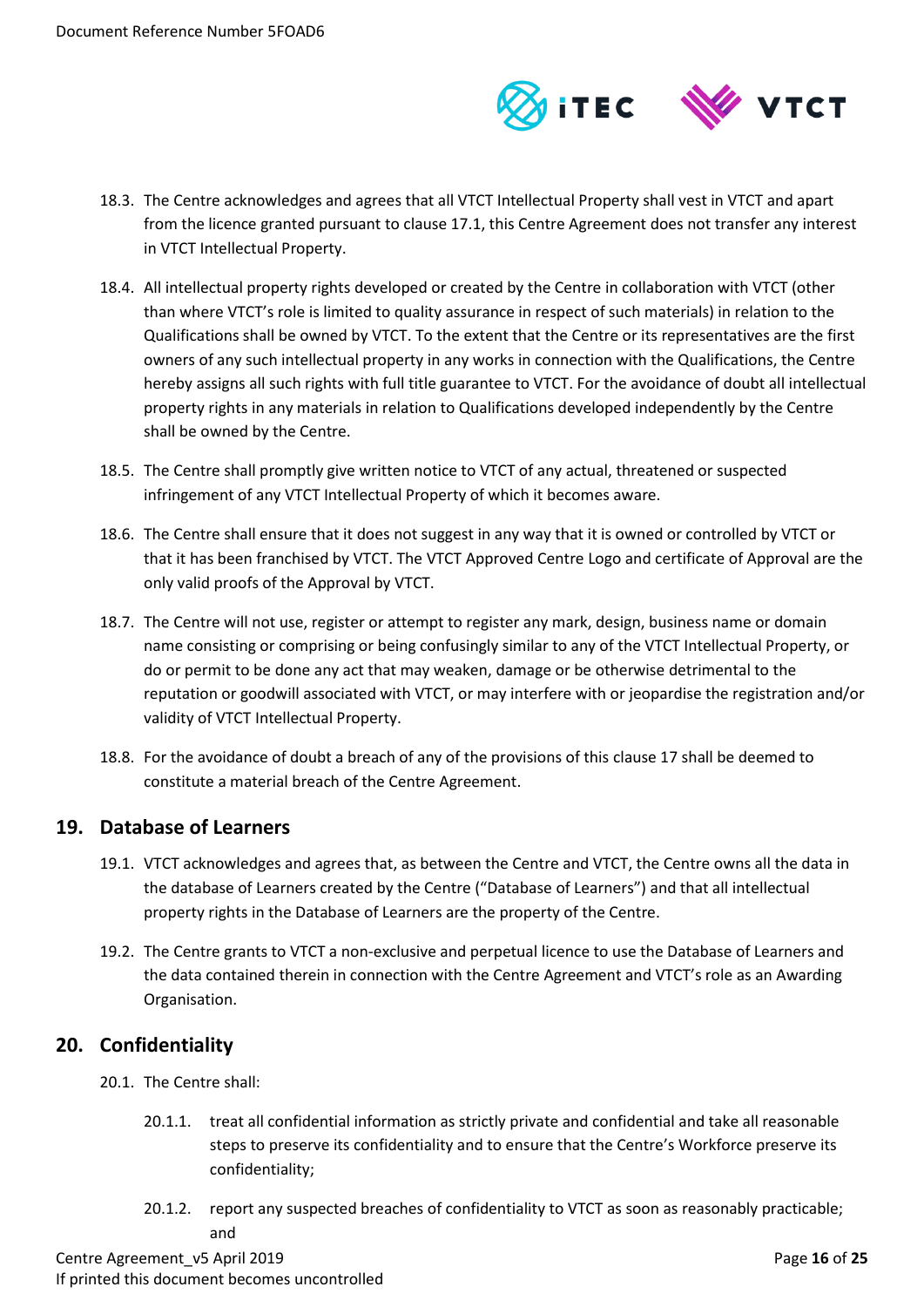

- 20.1.3. cooperate with any investigations into such suspected breaches by VTCT.
- 20.2. The obligations in clause 19.1 shall survive the termination of the Centre Agreement until such time as the Centre no longer holds any confidential information which has been provided to the Centre by VTCT or its agents in connection with the Centre Agreement.

#### <span id="page-16-0"></span>**21. Retention of records**

- 21.1. Centre shall:
	- 21.1.1. maintain all Learner records and details of achievement in an accurate, timely and secure manner, and in accordance with any applicable VTCT Policies and Procedures, and in the format required by VTCT;
	- 21.1.2. keep complete and accurate records for the duration of the Centre Agreement and for 24 months from its termination, or for three years from award of a Qualification to a Learner, whichever is longer, relating to the Centre's compliance with its obligations under the Centre Agreement and the delivery of Qualifications and make these available to VTCT (at its own cost) upon request, including, but not limited to attendance, performance, assessment and feedback and Learner feedback records.

#### <span id="page-16-1"></span>**22. Fees and payments**

- 22.1. Centre shall pay any fees that may be payable in connection with the Centre Agreement, as notified to the Centre by VTCT upon Approval and thereafter.
- 22.2. Unless otherwise stated, all fees notified to the Centre by VTCT are exclusive of VAT (if applicable) and/or any equivalent sales tax in the Territory.
- 22.3. The Centre shall make payment of all valid invoices presented by VTCT in accordance with the VTCT Policies and Procedures on invoicing and payment (if any), and not later than within 30 days of the date of the invoice ("Payment Date"), or such other date as may be agreed by VTCT in writing.
- 22.4. All amounts due under the Centre Agreement from the Centre to VTCT shall be paid in full without any set-off, counterclaim, deduction or withholding (other than any deduction or withholding of tax as required by law).
- 22.5. VTCT reserves the right, at any time and without notice to the Centre, to set off any liability of the Centre to VTCT against any liability of VTCT to the Centre, whether either liability is present or future, liquidated or unliquidated, and whether or not either liability arises under this Agreement.
- 22.6. Any fees payable by the Centre to VTCT are, unless otherwise stated in the relevant VTCT Policies and Procedures, non-refundable.
- 22.7. The Centre acknowledges and agrees that it will be responsible for all expenses incurred by it or persons acting on its behalf in connection with the Centre Agreement, including, but not limited to the costs of recruitment and registration of Learners and the costs of examinations/assessments.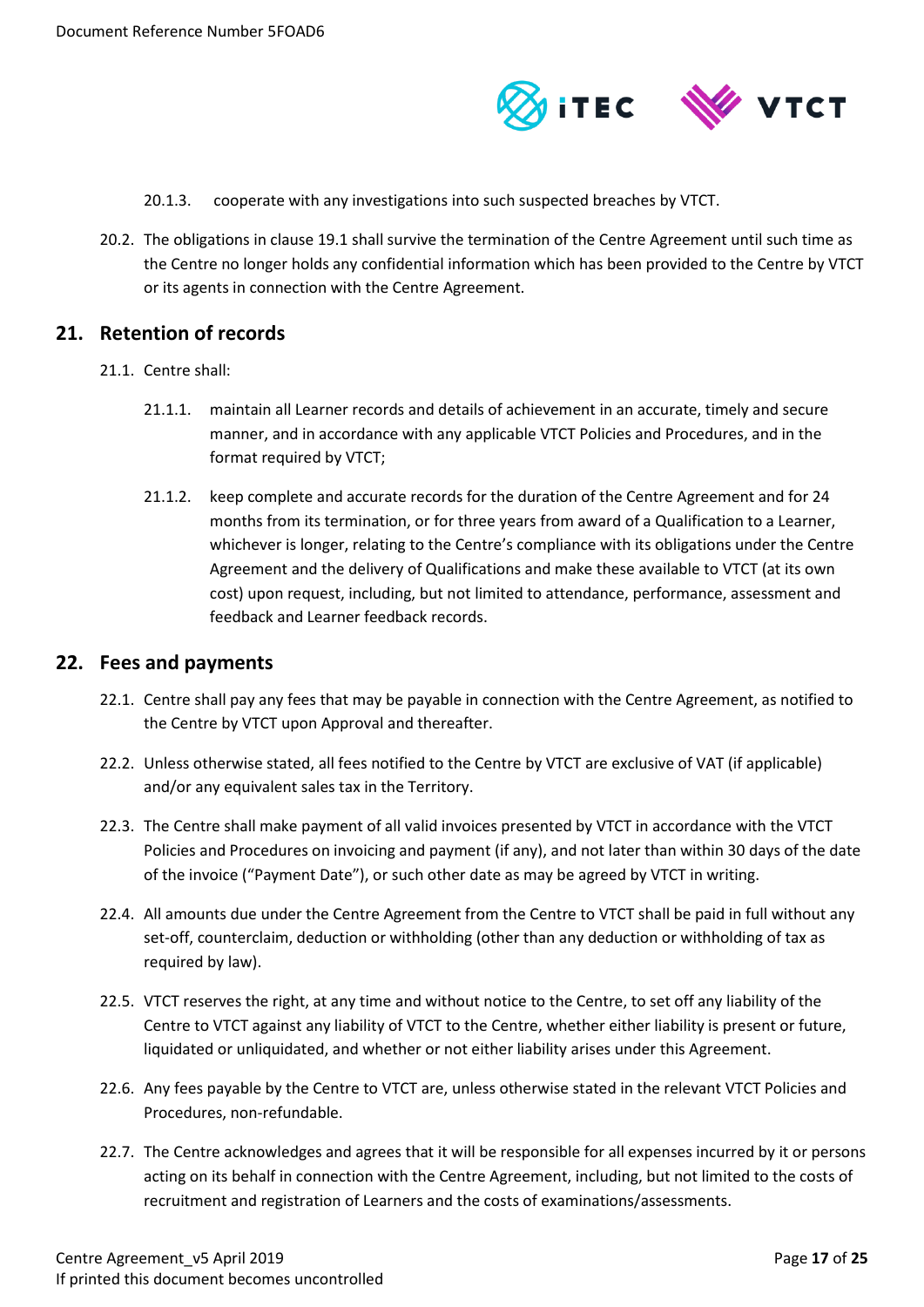

- 22.8. If any amount remains unpaid after the Payment Date VTCT reserves the right to charge interest on any outstanding fees on a daily basis at the Barclays Bank Plc Base Rate plus 4%.
- 22.9. Without prejudice to VTCT's other rights and remedies, failure to pay any fees due may result in a sanction being imposed by VTCT under the Sanctions Policy, suspension or withdrawal of Approval and/or termination of the Centre Agreement under clause 23.
- 22.10.The Centre shall indemnify VTCT on demand for any costs and expenses incurred in connection with the recovery of any fees due under the Centre Agreement.
- 22.11.The Centre is solely responsible for the collection, remittance and payments of any taxes, charges, levies, assessments and other fees of any kind imposed by governmental or other authority in the Territory in connection with the delivery of Qualifications.
- 22.12.VTCT offers regulated provision under both the VTCT and iTEC brands. iTEC is the trading name of Education & Media Services Ltd (EMS), a wholly owned subsidiary of VTCT. In accordance with clause [26.6](#page-21-1) of this agreement, VTCT may assign some or all of the services of this agreement to EMS and invoices to the Centre shall be raised on a commensurate basis.

# <span id="page-17-0"></span>**23. Limitation of liability and indemnity**

- 23.1. Nothing in the Centre Agreement shall limit or exclude any liability by either Party for death or personal injury caused by its negligence, or the negligence of its Workforce, agents or subcontractors, fraud or fraudulent misrepresentation or any other liability that cannot be excluded or limited under English law.
- 23.2. Subject to clauses 22.1:
	- 23.2.1. VTCT shall have no liability to the Centre, whether in contract, tort (including negligence), breach of statutory duty, or otherwise arising under or in connection with the Centre Agreement for: (i) loss of profits; (ii) loss of sales or business; (iii) loss of anticipated savings; (iv) loss of or damage to goodwill or reputation; (v) loss of use or corruption of data or information; (vi) any ex gratia payments; or (vii) any special, indirect, consequential or pure economic loss; and
	- 23.2.2. VTCT's liability for any claim or series of connected claims whether in contract, tort (including negligence), breach of statutory duty, or otherwise arising under or in connection with the Centre Agreement shall be limited to a maximum sum equal to the total fees paid by the Centre under the Centre Agreement within the period of twelve (12) months preceding the event giving rise to the claim (or the first of the series of connected claims).
- 23.3. The Centre agrees to indemnify VTCT on demand against all liabilities, costs, expenses, damages and losses suffered or incurred by VTCT, or its Workforce directly, or indirectly, arising from, or in connection with:
	- 23.3.1. claims made by the Centre or any of its employees or other persons acting on its behalf for any employment-related payment or remuneration;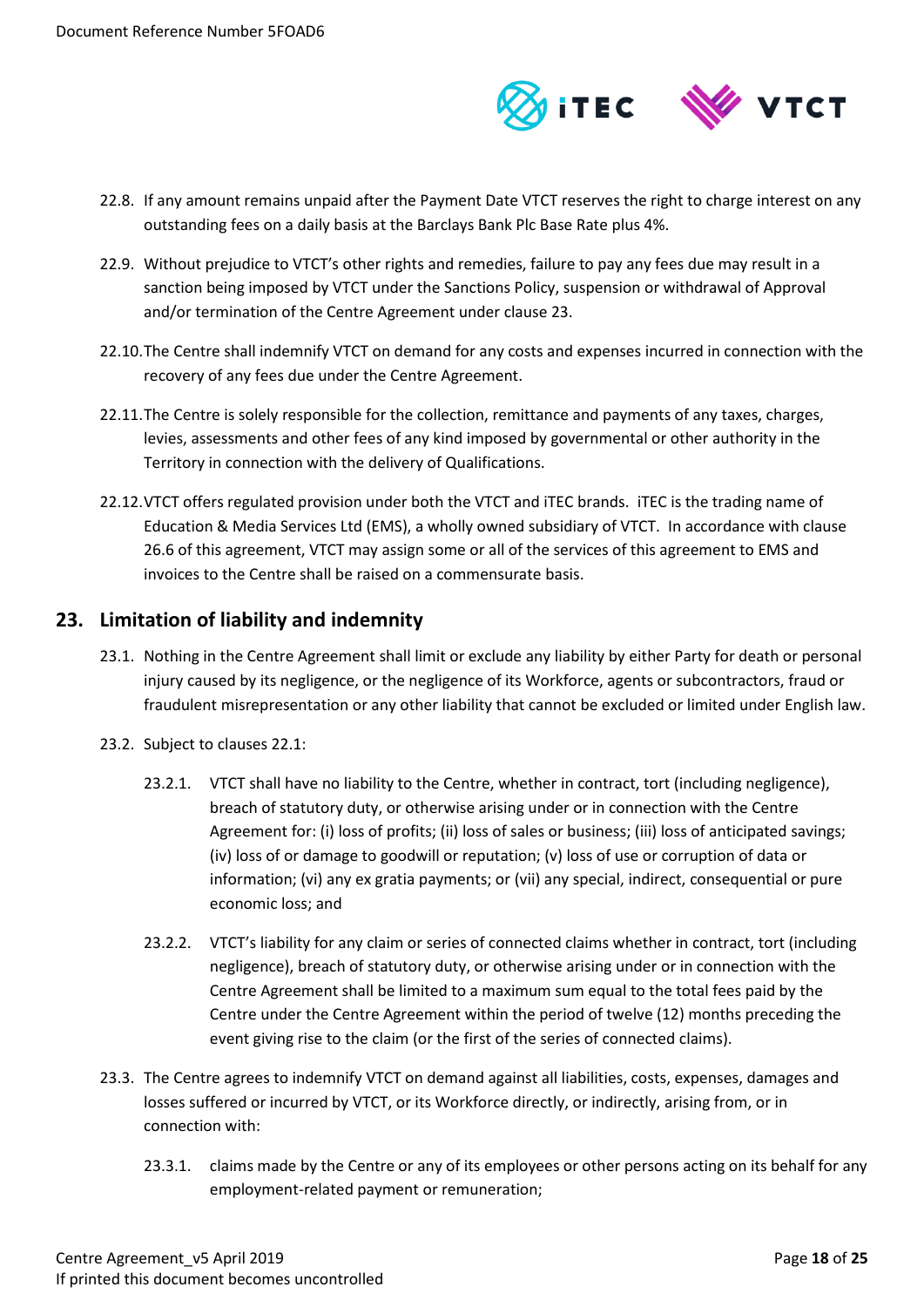

- 23.3.2. alleged and/or actual infringement or theft of any confidential information or intellectual property by the Centre's Workforce or other persons engaged in the delivery of Qualifications or acting on the Centre's behalf;
- 23.3.3. any claim made against VTCT by any third party to the extent that such claim arises as a result of the Centre's breach, negligent performance or failure or delay in performing any of its obligations under the Centre Agreement; and/or
- 23.3.4. any act or omission by the Centre (including, but not limited to, a breach of the Centre Agreement), or its Workforce or sub-contractors, which places VTCT in breach of any obligation as an Awarding Organisation.
- 23.4. For the duration of the Centre Agreement and for two years thereafter, the Centre will maintain full and comprehensive insurance at a level sufficient to cover any potential risks arising from the Centre's operations in connection with the Centre Agreement. Upon request, the Centre shall provide to VTCT evidence of the validity of the insurance held in accordance with this clause 22.4.

#### <span id="page-18-0"></span>**24. Termination**

- 24.1. Either Party may terminate the Centre Agreement (and therefore the Approval) for any reason by providing not less than one (1) month written notice to the other Party.
- 24.2. Without prejudice to any of its rights or remedies, VTCT may terminate the Centre Agreement immediately on written notice if the Centre:
	- 24.2.1. is subject to a sanction under the Sanctions Policy resulting in the withdrawal of Approval;
	- 24.2.2. fails to renew the Approval prior to its expiry date;
	- 24.2.3. is in material or persistent breach of any term of the Centre Agreement, and if the breach is capable of remedy has failed to remedy it within fourteen (14) days of receiving notice requiring it to do so, or within a reasonable shorter period specified in the notice;
	- 24.2.4. VTCT reasonably believes that the Centre's conduct is prejudicial to VTCT's interests (including, but not limited to, in the case of the Centre's breach of any security requirements, malpractice or maladministration in the delivery and assessment of Qualifications), or is not consistent with its brand values, guidelines and/or reputation, or may bring members or organisations within academia, education or the arts into disrepute;
	- 24.2.5. has not registered any Learners with VTCT for more than twelve (12) months;
	- 24.2.6. the Centre undergoes a Change of Control and such change may, in the reasonable opinion of VTCT, affect the Centre's ability to comply with its obligations under the Centre Agreement, is inconsistent with VTCT's values and/or reputation, and/or creates, or is likely to create, a conflict of interest;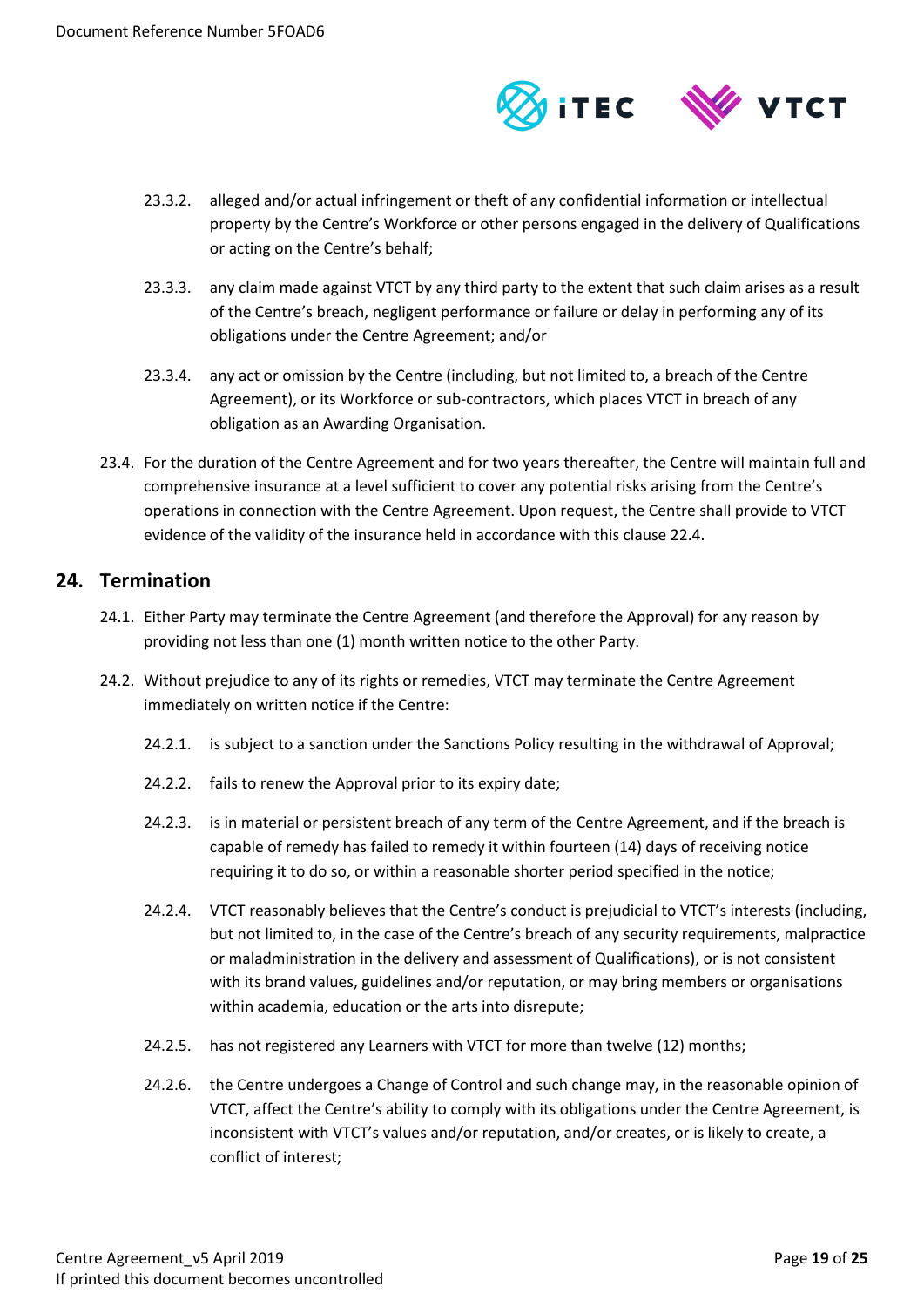

- 24.2.7. ceases or threatens to cease to trade; or becomes bankrupt; or goes into liquidation; or has a receiver or manager appointed over its business or any of the property or assets of the business;
- 24.2.8. is unable to offer Qualifications as a result of a change in laws and/or regulations in the Territory, or as a result of loss of a licence or permit necessary to deliver the Qualifications in the Territory;
- 24.2.9. is subject to a sanction placed on it by another Awarding Organisation, resulting in the withdrawal of its recognition with that Awarding Organisation.
- 24.3. Without prejudice to any of its rights or remedies, VTCT may terminate the Centre Agreement immediately on written notice if VTCT loses its status as an Awarding Organisation in respect of all Qualifications.
- 24.4. VTCT reserves the right to suspend or restrict the Approval with immediate effect during the fourteen (14) days given to the Centre to remedy a breach under clause 23.2.3 and/or while it is investigating the Centre's conduct under any of the provisions of the Centre Agreement.

# <span id="page-19-0"></span>**25. Consequences of suspension or termination**

- 25.1. The Centre shall take all reasonable steps to act in the Learners' legitimate best interests in the event of suspension or expiry of Approval and/or during any investigation conducted by VTCT, or in the event of termination of the Centre Agreement pursuant to clause 23, including, but not limited to, such cooperation as may be required to effect the transfer of Learners to another Approved Centre.
- 25.2. Upon termination of the Centre Agreement (howsoever caused) or suspension, withdrawal or expiry of the Approval:
	- 25.2.1. all outstanding sums payable under the Centre Agreement shall immediately become due and payable;
	- 25.2.2. the Centre shall immediately cease to advertise any of the Qualifications; and
	- 25.2.3. the Centre shall immediately cease to use the VTCT Approved Centre Logo in connection with promotion of any Qualifications or other business activities.
- 25.3. Immediately upon termination of the Centre Agreement (or suspension, withdrawal or expiry of the Approval), the Centre will, at VTCT's reasonable request, fulfil those specified obligations to VTCT and/or the Learners which remain unfinished as at the date of termination, expiry or suspension, and upon completion of such obligations:
	- 25.3.1. cease to use any of VTCT's property, the VTCT Intellectual Property and all of the materials produced by or on behalf of the Centre using such VTCT Intellectual Property (and destroy or return any of these at VTCT's request) and do such things and execute and deliver all further documents as may be necessary to vest all rights, title and interest to VTCT under the Centre Agreement;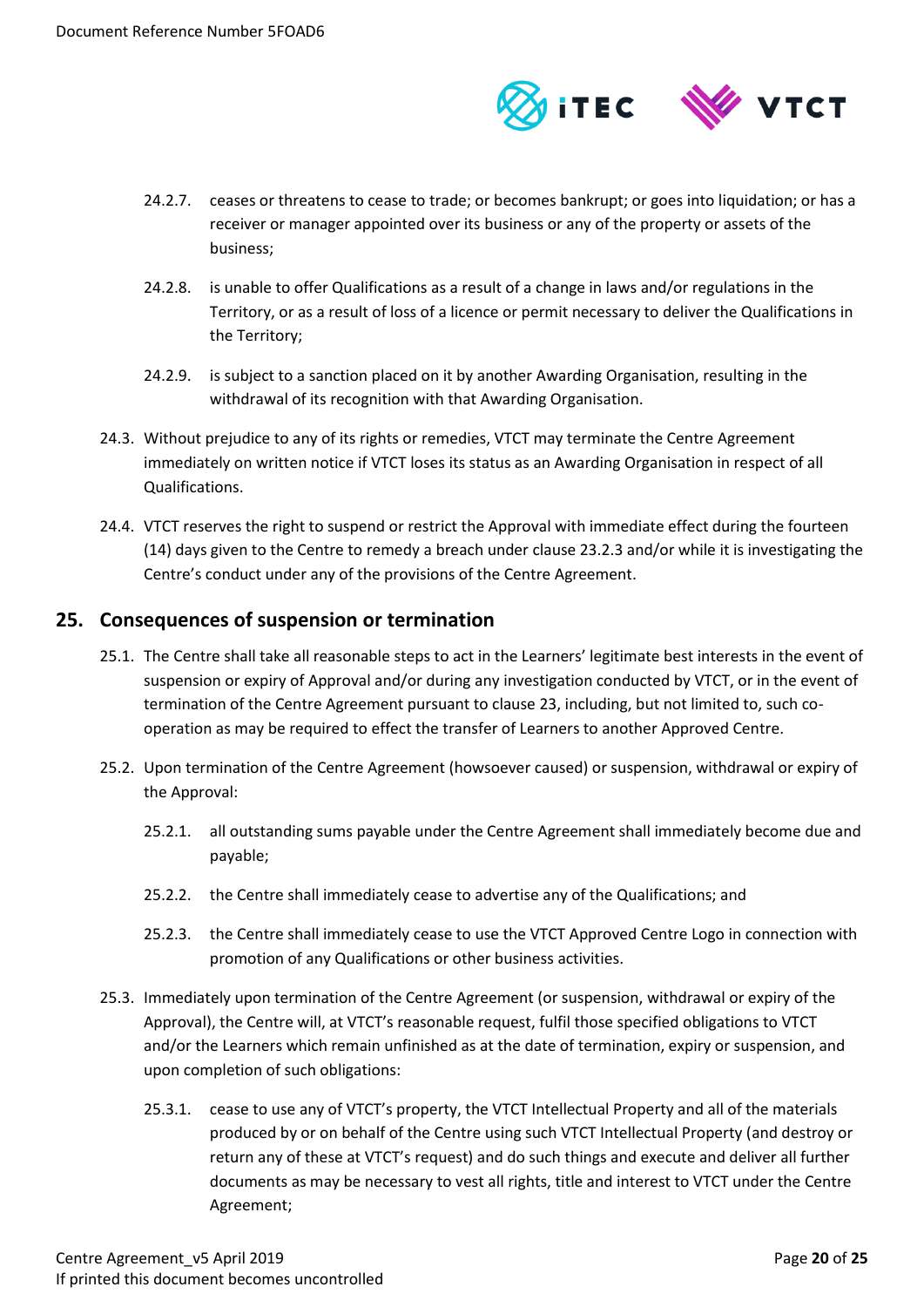

- 25.3.2. cease to deliver the Qualifications; and
- 25.3.3. cease to use any VTCT IT/Digital systems (if applicable).
- 25.4. On termination of the Centre Agreement for any reason, the Approval will cease, however, each Party's accrued rights and liabilities as at the date of termination, clause 9 (Security), clause 12 (Withdrawal), clause 17 (Intellectual Property), clause 20 (Retention of records), clause 18 (Database of Learners), clause 19 (Confidentiality), clause 20 (Retention of Records), clause 21 (Fees and payments), clause 22 (Limitation of liability and indemnity), clause 24 (Consequences of suspension or termination), and clause 26.13 (Governing Law and Jurisdiction) will survive and continue in full force and effect.

#### <span id="page-20-0"></span>**26. Subcontracting and assignment**

- 26.1. The Centre may not assign, transfer, charge, sub-contract, or otherwise dispose of or delegate (including, but not limited to, appointing an agent) any of its rights, benefits or obligations arising out of the Centre Agreement to any other third party without VTCT's prior written consent.
- 26.2. Where VTCT has given written consent under clause 25.1, the Centre will be responsible for ensuring that the third party has appropriate capacity and capability to ensure the provision of the services under the Centre Agreement at all times and will agree in writing to any requirements VTCT may have in providing its consent under clause 25.1. The Centre shall remain liable at all times to VTCT for the acts, errors or omissions of any such third party.
- 26.3. The Centre shall ensure that any such third party appointed by the Centre under this clause 25 to provide any services:
	- 26.3.1. complies with all aspects of the Centre Agreement and it is subject to legally binding terms not less onerous than the terms of the Centre Agreement; and
	- 26.3.2. clearly discloses its status and relationship with the Centre in any communication with Learners and/or other Users in connection with Qualifications.
- 26.4. For the avoidance of doubt, where VTCT has given written consent under clause 25.1, such consent does not extend to the right of the Centre to sub-license any of its rights in respect of VTCT Intellectual Property (including in respect of the VTCT Approved Centre Logo). Any use of VTCT Approved Centre Logo and/or other VTCT Intellectual Property, and any other activity that could reasonably associate such third party with VTCT shall require prior written consent of VTCT given in respect of such third party.
- 26.5. VTCT may at any time assign, transfer, mortgage, charge, declare a trust over or deal in any other manner with any or all of its rights and/or obligations under the Centre Agreement, provided that any assignment, transfer or other disposition shall be only to another Awarding Organisation. VTCT shall notify the Centre as soon as reasonably practicable after any such assignment, transfer, or other disposition of its rights and/or obligations under this clause 27.5.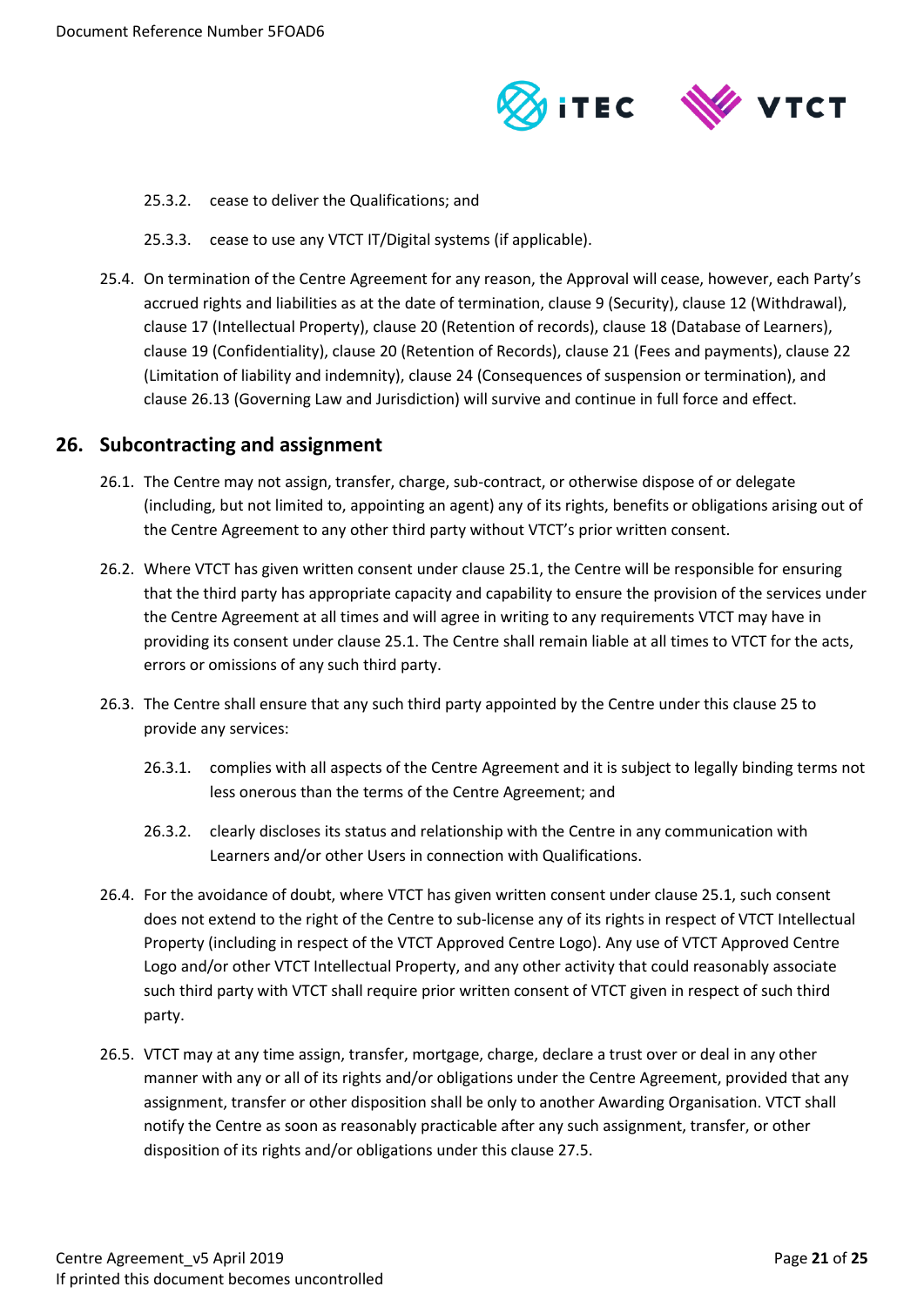

<span id="page-21-1"></span>26.6. VTCT may subcontract or delegate in any matter any of its obligations under this Agreement to any third party and shall notify the Centre, as soon as reasonably practicable after any such subcontracting or delegation has occurred.

#### <span id="page-21-0"></span>**27. General**

- 27.1. At its own expense, each Party shall, and shall use all reasonable endeavours to procure that any necessary third party shall, promptly execute and deliver such documents and perform such acts as may be reasonably required for the purpose of giving full effect to the Centre Agreement.
- 27.2. Subject to clause 26.3, no amendment or variation of the Centre Agreement shall be effective unless it is in writing and duly executed by or on behalf of each of the Parties.
- 27.3. VTCT may from time to time amend or vary the terms of this Agreement upon written notice to the Centre, when such amendment or variation becomes necessary or desirable to comply with the Regulatory Requirements or for reasons related to VTCT's business. Any variation or amendment of this Agreement shall take effect from the date specified in the notice of variation or amendment.
- 27.4. For the avoidance of doubt, VTCT may at any time amend or vary any or all of the VTCT Policies and Procedures by publishing the amended or varied version(s) on the Website or otherwise making it available to the Centre. Any such variation or amendment takes effect from the date of such publication or notification.
- 27.5. The invalidity, illegality or unenforceability of any term, part-term of or any right arising pursuant to the Centre Agreement will not affect the validity, legality or enforceability of its remaining terms. If any term or part-term is found unenforceable or invalid, insofar and to the extent permissible by law, the Parties will negotiate in good faith to amend such term such that, as amended, it is legal, valid and enforceable, and, to the greatest extent possible, it achieves the Parties' original commercial intention. If such modification is not possible, the relevant term or part-term shall be deemed deleted.
- 27.6. Neither Party will be in breach of the Centre Agreement nor liable for a delay or failure in performance resulting from events, circumstances or causes beyond its reasonable control. In such circumstances the affected Party will be entitled to a reasonable extension of the time allocated for performing its obligations. If the period of delay or non-performance continues for thirty (30) days from the date of occurrence, the Party not affected may terminate the Centre Agreement by giving fourteen (14) days' written notice to the other Party.
- 27.7. Without prejudice to any other rights or remedies that VTCT may have, the Centre acknowledges and agrees that damages alone may not be an adequate remedy for breach of the terms of the Centre Agreement and that VTCT shall be entitled to the remedies of injunction, specific performance or other equitable relief for any threatened or actual breach by the Centre of any of the terms of the Centre Agreement.
- 27.8. Any notice under or in connection with the Centre Agreement must be in writing and correctly addressed. Notices/communications may be given by either Party by pre-paid first-class post or other next Business Day delivery service (to the main business address for both Parties) or by email, in the case of the Centre to the authorised person whose email address is stated in the Application for Centre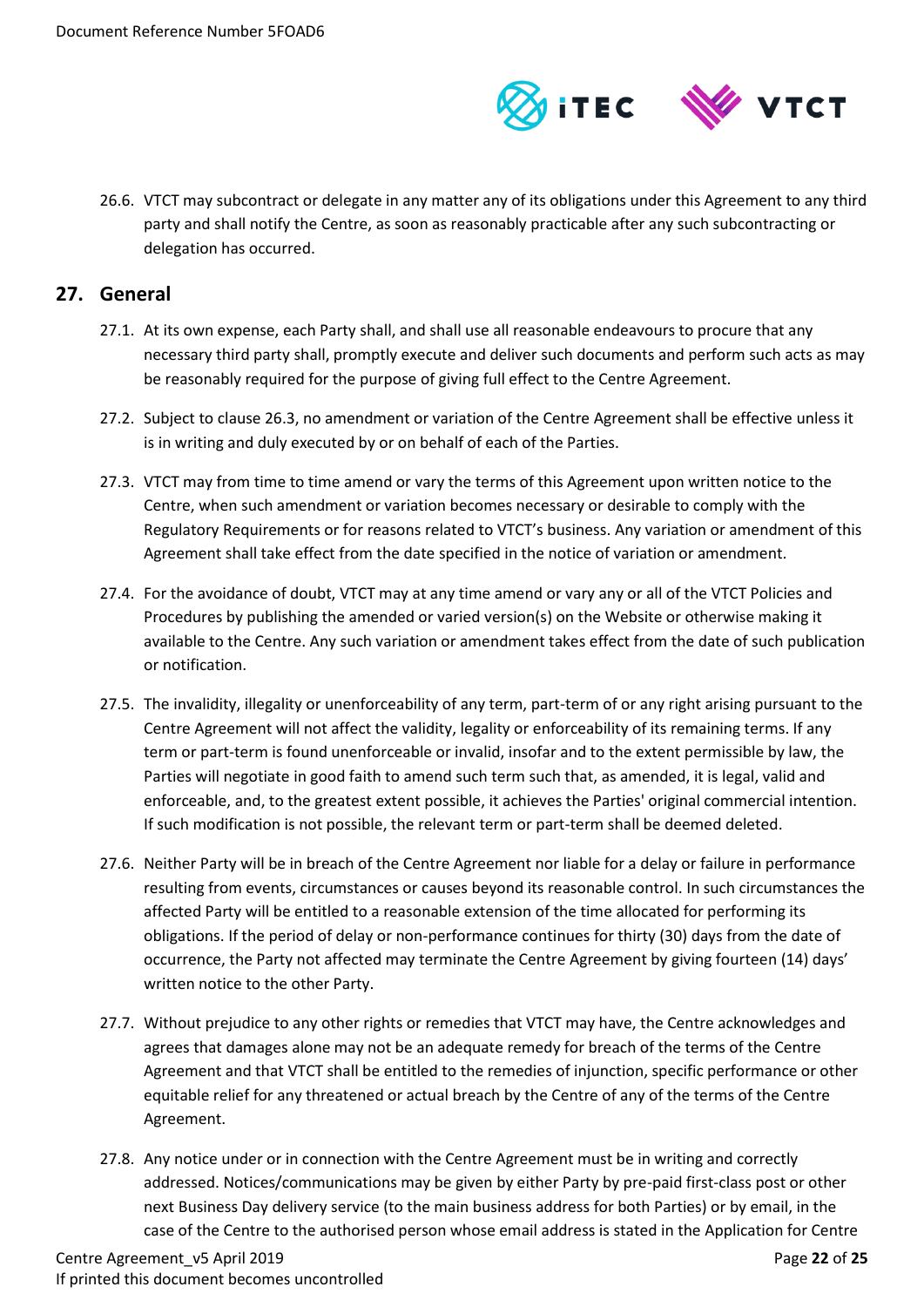

Approval (or otherwise notified to VTCT), and in the case of VTCT, to that of the VTCT representative whose email address will be specified in any Approval confirmation notice. A notice will be deemed received three (3) days after posting if sent by first-class post or other next Business Day delivery service and at 5pm on the day of sending if sent by email, provided that any notice received on a weekend or public holiday or after 5 pm (local time at the place of receipt) will be deemed to be received on the next Business Day. This clause does not apply to the service of any proceedings or any documents in any legal action or, where applicable, any other method of dispute resolution.

- 27.9. A person who is not a Party to the Centre Agreement has no right under the Contracts (Rights of Third Parties) Act 1999 to enforce or enjoy the benefit of any of the terms and conditions in the Centre Agreement.
- 27.10.Nothing in the Centre Agreement is intended to, or shall be deemed to, establish any partnership or joint venture between any of the Parties, constitute any Party the agent of another Party, or authorise any Party to make or enter into any commitments for or on behalf of any other Party. Each Party confirms it is acting on its own behalf and not for the benefit of any other person.
- 27.11.A waiver of any right or remedy under the Centre Agreement or by law is only effective if given in writing and shall not be deemed a waiver of any subsequent breach or default. A failure or delay by a Party to exercise any right or remedy provided under the Centre Agreement or by law shall not constitute a waiver of that or any other right or remedy, nor shall it prevent or restrict any further exercise of that or any other right or remedy. No single or partial exercise of any right or remedy provided under the Centre Agreement or by law shall prevent or restrict the further exercise of that or any other right or remedy.
- 27.12.The Centre Agreement constitutes the entire agreement between the Parties and supersedes all previous agreements, arrangements, promises, assurances, warranties, representations and understandings between them, whether written or oral, relating to its subject matter. Each Party agrees that it shall have no remedies in respect of any statement, representation, assurance or warranty (whether made innocently or negligently) that is not set out in the Centre Agreement. Each Party agrees that it shall have no claim for innocent or negligent misrepresentation based on any statement in the Centre Agreement and each Party acknowledges that, in entering into the Centre Agreement, it has not relied on any representation or warranty.
- 27.13.Each Party agrees that the Centre Agreement and the relationship between the Centre and VTCT will be governed by and construed in accordance with the law of England and Wales and that the courts of England and Wales shall have exclusive jurisdiction to settle any dispute or claim (including noncontractual disputes or claims) arising out of or in connection with the Centre Agreement or its subject matter or formation.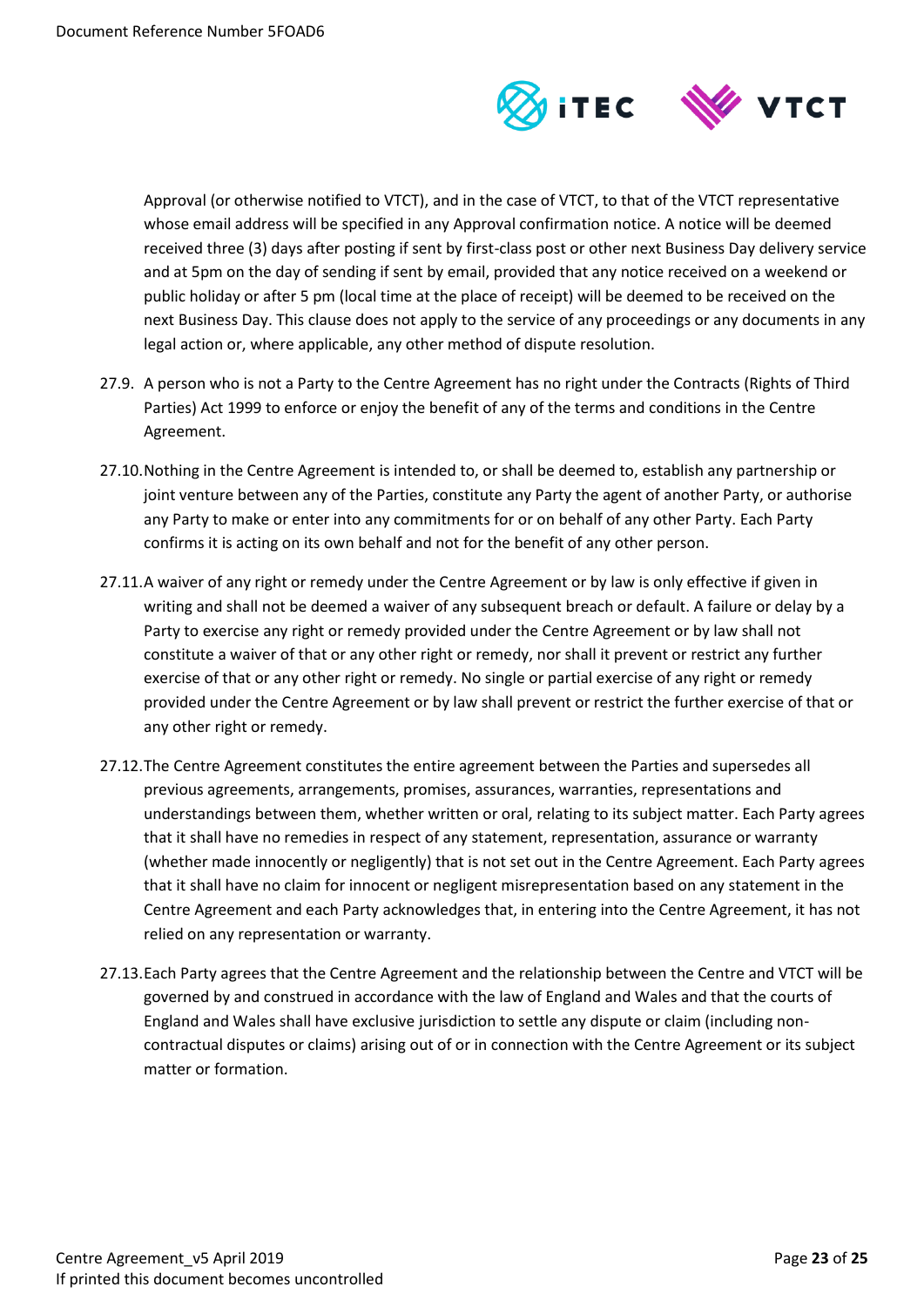



# <span id="page-23-0"></span>**Schedule 1 VTCT POLICIES AND PROCEDURES**

- 1. Centre Handbook
- 2. Assessment Guidance Handbook
- 3. Introductions for Conducting Exams
- 4. Invoicing Policy
- 5. Sanctions Policy
- 6. Enquiries and Appeals Policy
- 7. Complaints Policy
- 8. Malpractice and Maladministration Policy
- 9. Moderation Policy
- 10. Equality and Diversity policy
- 11. External Whistleblowing Policy
- 12. Occupational Competence Guidelines
- 13. Reasonable Adjustments and Special Considerations Policy
- 14. Recognition of Prior Learning Guidance
- 15. Packaging Products Policy
- 16. Transfer of Learners Between Centres Policy
- 17. Information Management and Data Protection Policy
- 18. Conflict of interest policy
- 19. Policy for the withdrawal of Approval
- 20. VTCT Brand Identity Guidelines